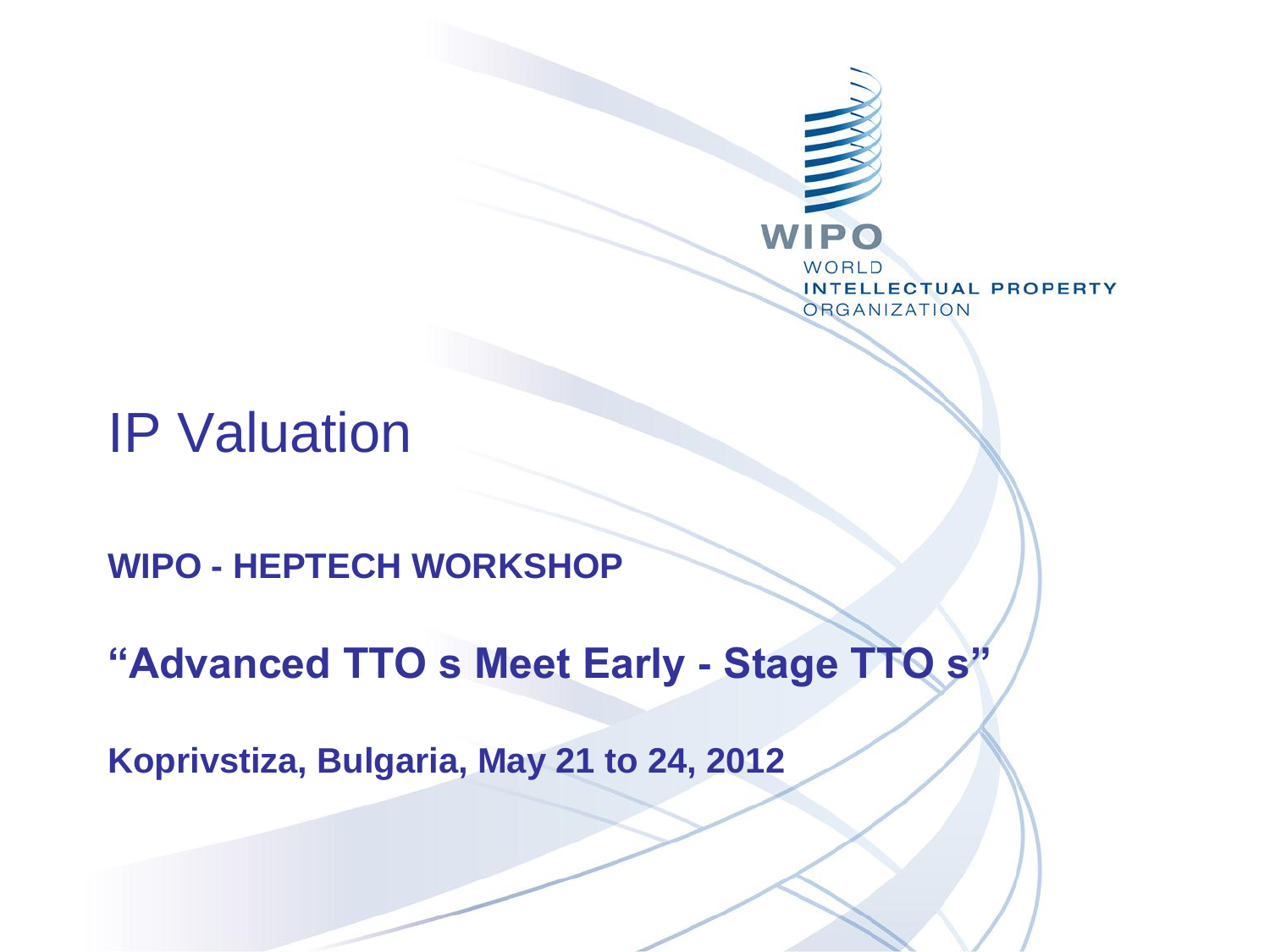# **Topics**

- **What is IP Valuation ?**
- **Intangibles – Subject Matter of TT Agreements**
- **Qualitative and Quantitative Valuation**
- **Basic IP Valuation Methods and Approaches**
- **Practices of European R&D Institutions**
- **Conclusions**

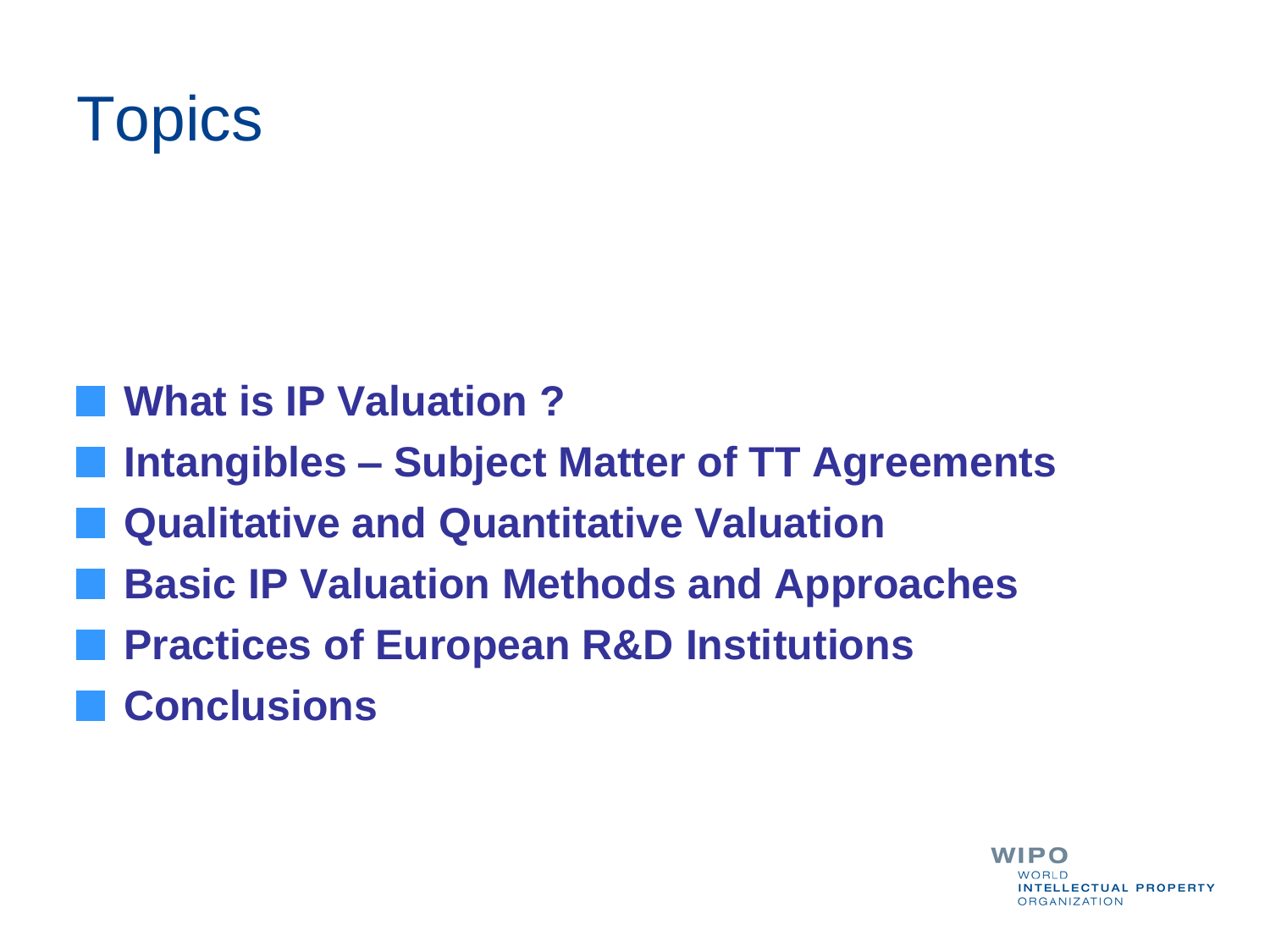# What is IP Valuation ?

**Notainally 19 Yaluation: The process of identifying and measuring** financial benefit and risk from an intangible asset.



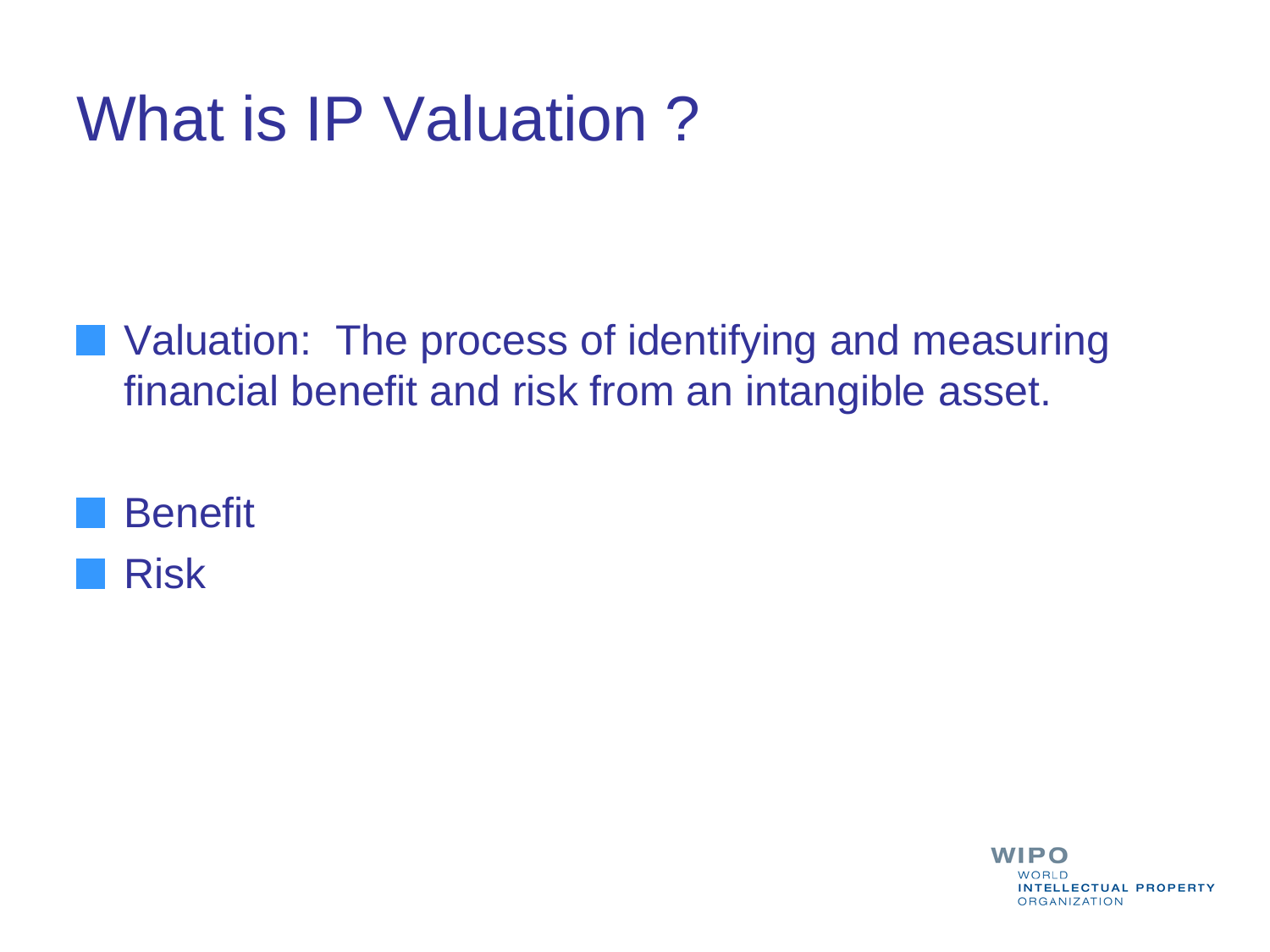#### Intangibles – Subject Matter of TT **Agreements**

- **Intangible assets** non-monetary assets.
- **"Legal Intangibles" Intellectual property (IP)** refers to creations of the mind: inventions, literary and artistic works, symbols, names, images and designs used in commerce. Once protected under the relevant IP laws – IP becomes legally enforceable right.
	- **Patents**  $\sim$
	- **Trademarks**
	- **Brands**
	- **Industrial Design** m.
	- **Copyright** m.
	- Trade Secrets / Know-How etc.  $\mathcal{L}_{\mathcal{A}}$
- IP is not an asset by itself only when strategically managed by skilled professionals.
- Number of patents or other protected IP is not an indicator of innovative effectiveness of the organization, the most important is IPR management.
- **"Competitive Intangibles"** impact competitiveness, productivity, opportunity costs, revenues, market value and share price of the organization.
	- Human capital primary source of competitive intangibles
	- Collaboration activities
	- Organizational processes
	- Know-How
	- Business Plan
	- List of customers
	- Good will, etc.

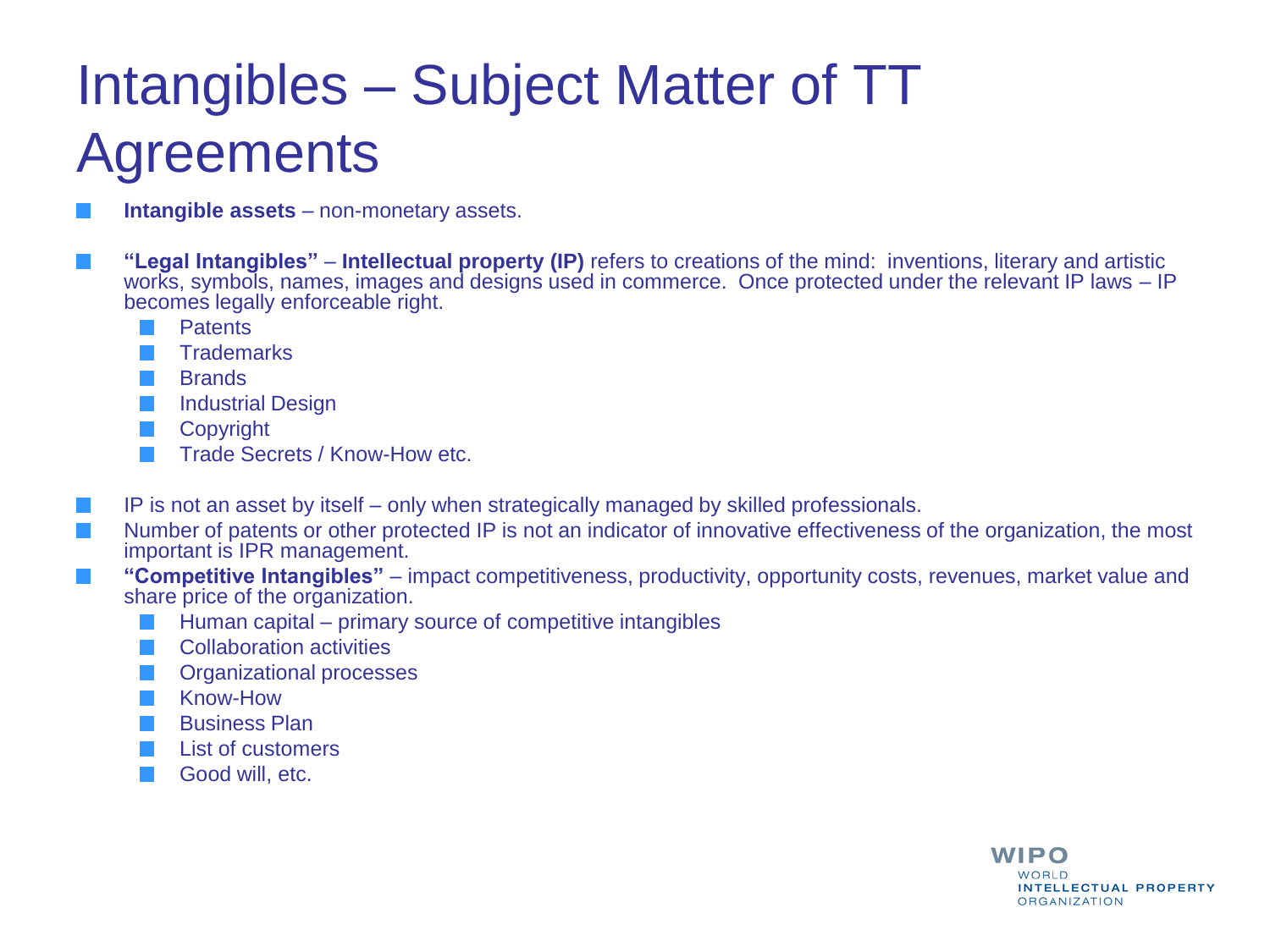#### Intangibles – Subject Matter of TT **Agreements**

- **Technology transfer agreements have as a subject matter Intangible Assets – in particular intellectual property;**
- **Licensing Agreement – IP is an exclusive subject matter;** 
	- **Collaboration Agreement;**
	- **Sponsored Research Agreement;**
- **Material Transfer Agreement;**
- **Consultancy Agreement;**
- **Confidentiality Agreement;**
- **Research Service Agreement, etc.**

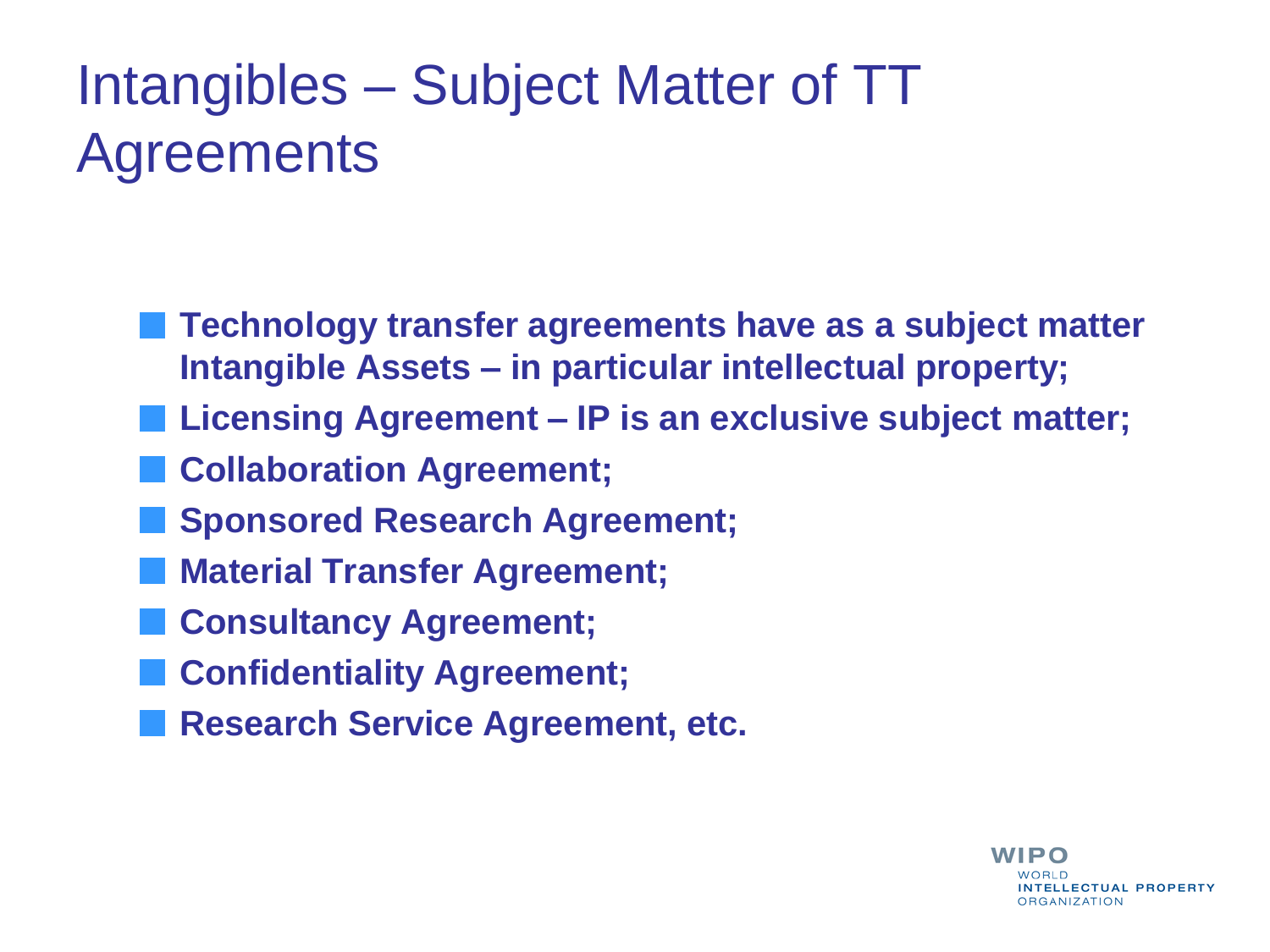#### Intangible Assets Valuation – What is so Different than Valuating Tangibles?

- Valuation The process of identifying and measuring financial benefit of an asset.
- Valuation of Intangibles The process of identifying and measuring financial benefit and risk of an asset, in a particular context.
- Risk
	- **Time What is the time needed to bring technology on the** market? Sometimes even breakthrough technology can be « too early » for the market.
	- **Money How much more do we need to invest?**
	- Risk is a particularly important element in the valuation of early stage technologies – more time and money needed to bring technology on the market – less value.

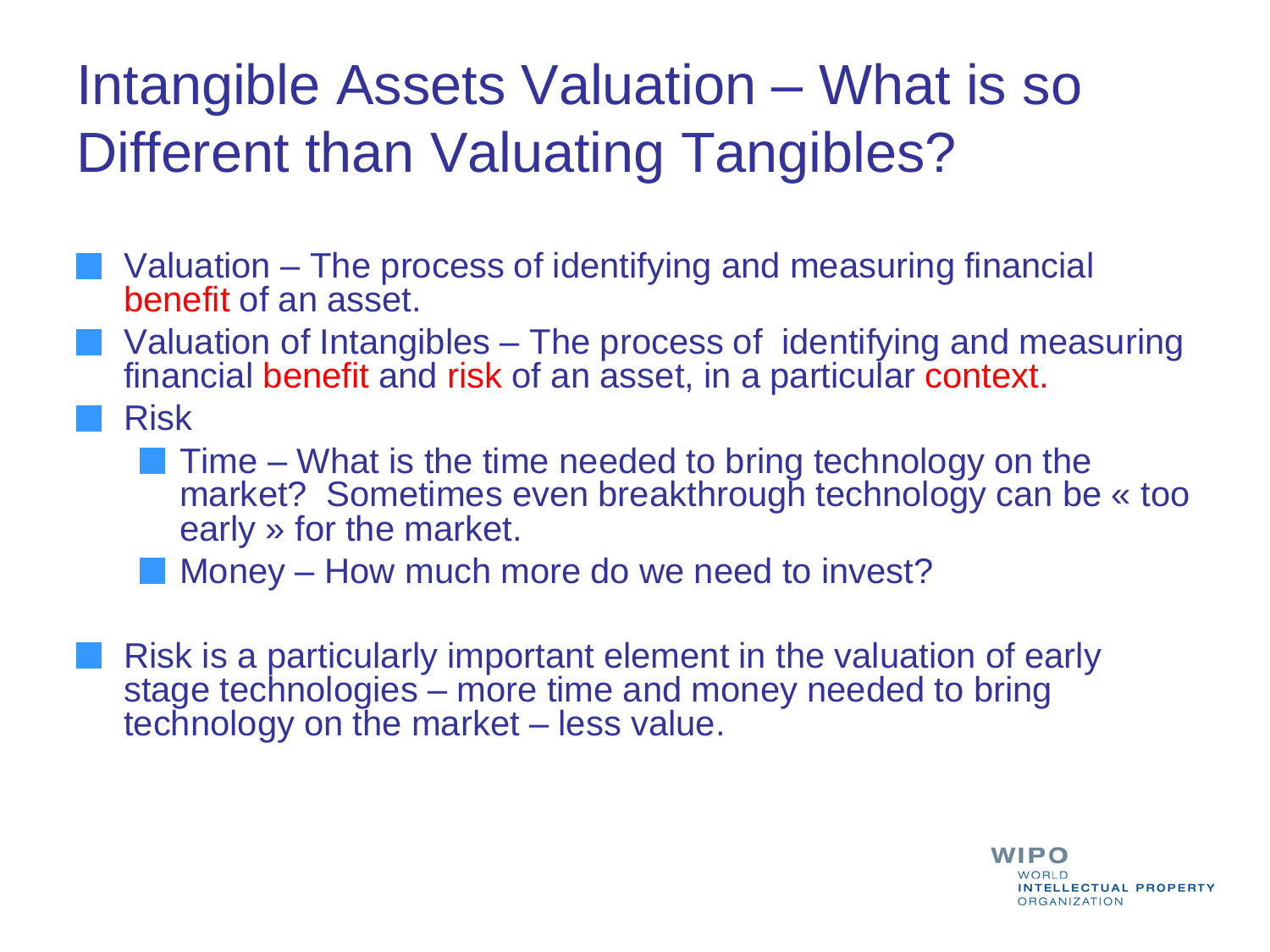

Closer to the market, with and without financial partner – the value of IP will be different for the same asset.

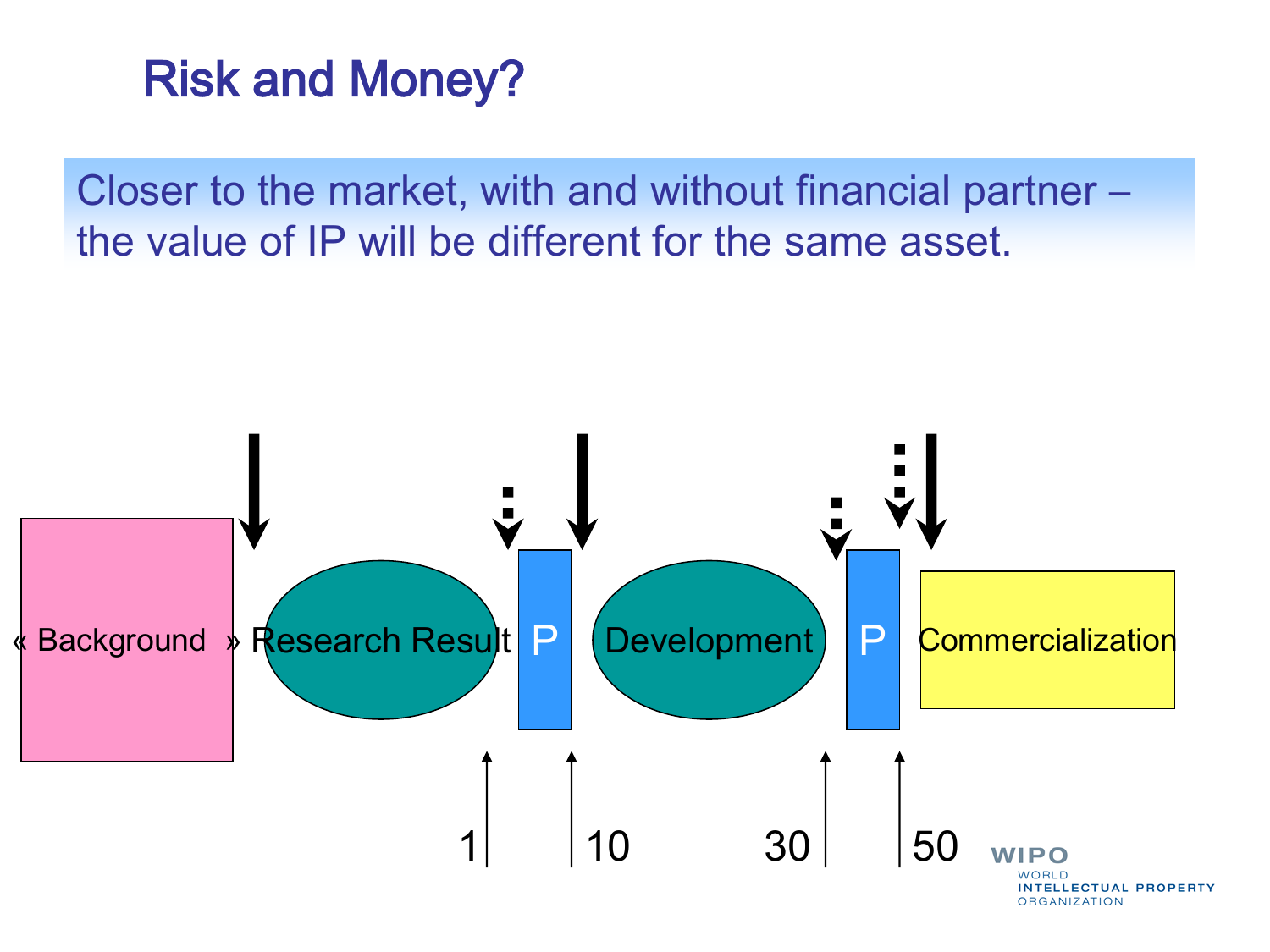#### Intangible Assets Valuation – What is so Different than Valuating Tangibles?

- The price is not the value of an intangible asset, while the price of a tangible asset is usually the expression of the real value.
- The price is what is proposed to the other side of the deal and it depends on how « thirsty » is the other side for that particular technology.
- The value of an intangible is the financial benefit that an asset can generate in a particular context, taking fully into account the risk that the investment in the development of the asset may be higher than realized value.
	- The potential value of intangibles depends on the context in which that value will be realized.

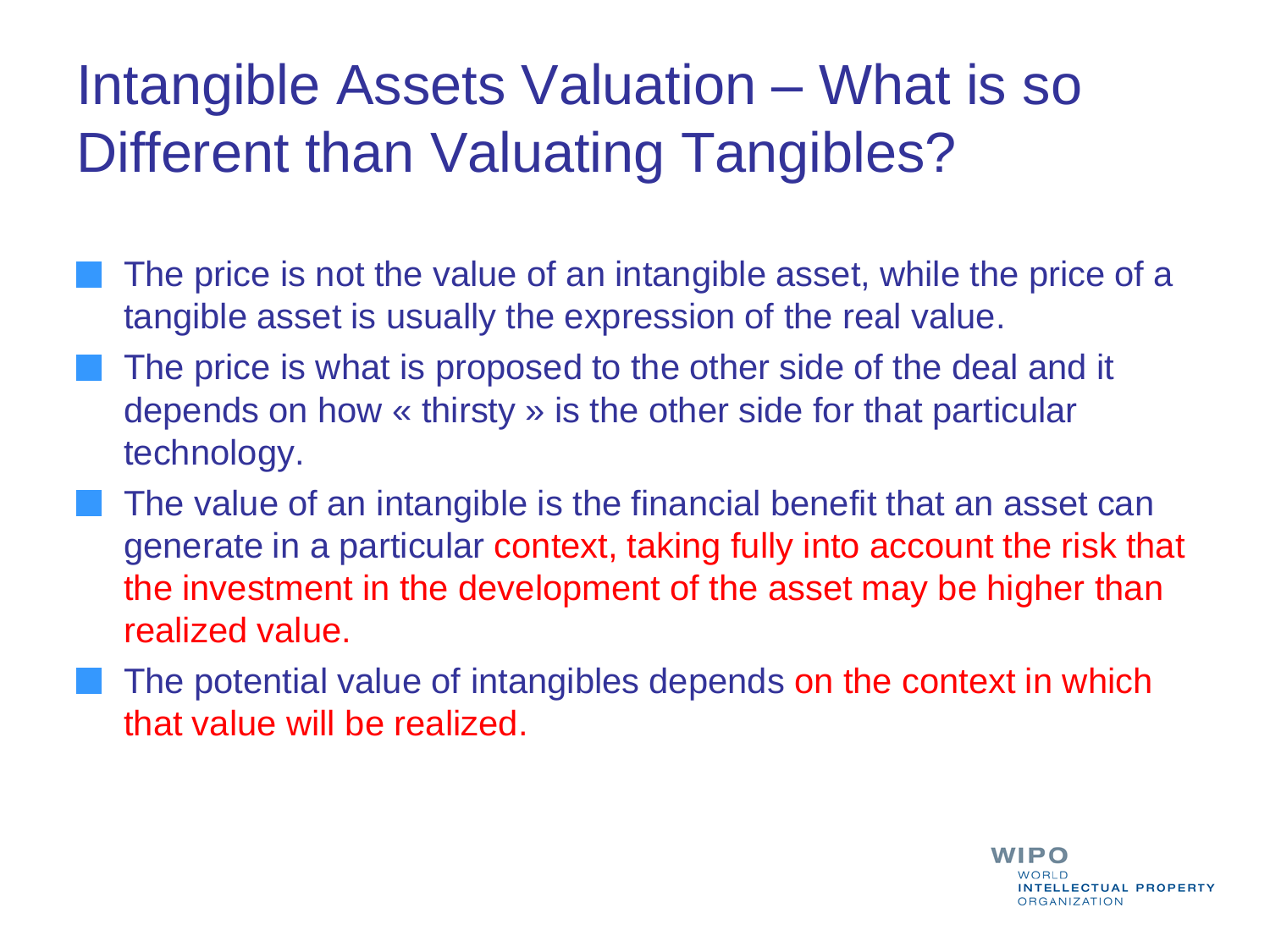#### Intangible Assets Valuation – What is so Different than Valuating Tangibles?

- Most intangibles are capable to generate more than one value stream simultaneously.
- In certain contexts the value is determinate by the authority, relevant laws (tax laws) or empirical experiences.
- It is important to define approach to value:
	- Understand actual value of an asset in use for actor,
		- Potential value in use,
	- Value construction for negotiation purposes.



**INTELLECTUAL PROPERTY ORGANIZATION**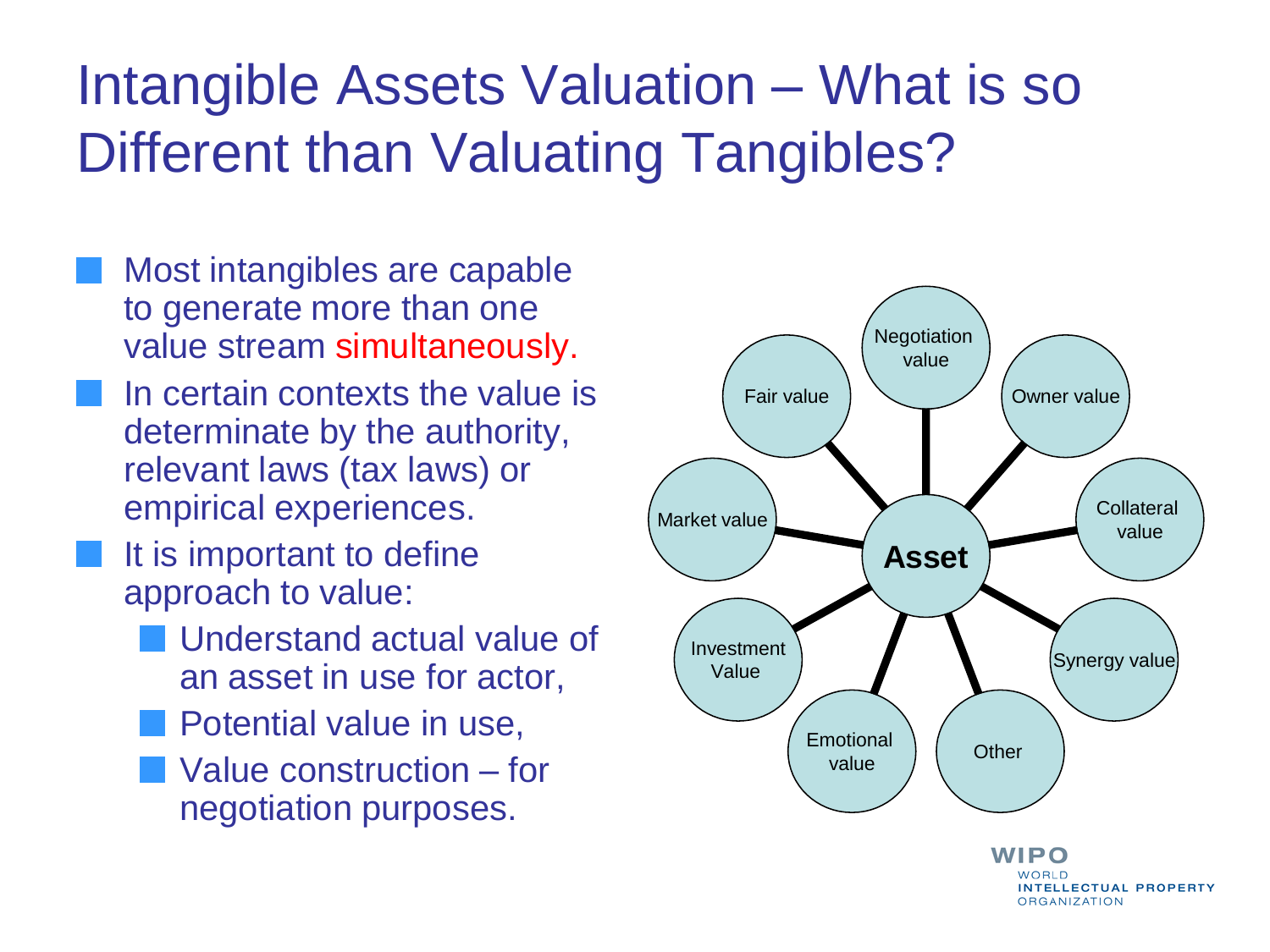## Qualitative and Quantitative Valuation

- IP valuation is both qualitative and quantitative in nature, as calculations are always based on qualitative analysis.
- **Qualitative methods** provide a value guide through the rating and scoring of IP based on factors which can influence its value.
- It examines, at a **micro level**:
	- the quality of intangible assets themselves;
	- their position and importance, relative to other business drivers;
	- the broader industry within which the business operates;
	- the potential value for business's competitors and potential competitors.
	- The **macro-economic outlook**, over the useful life of the intangibles, for the economy in which the business operates.

WIPO NTELLECTUAL PROPERTY **DRGANIZATION**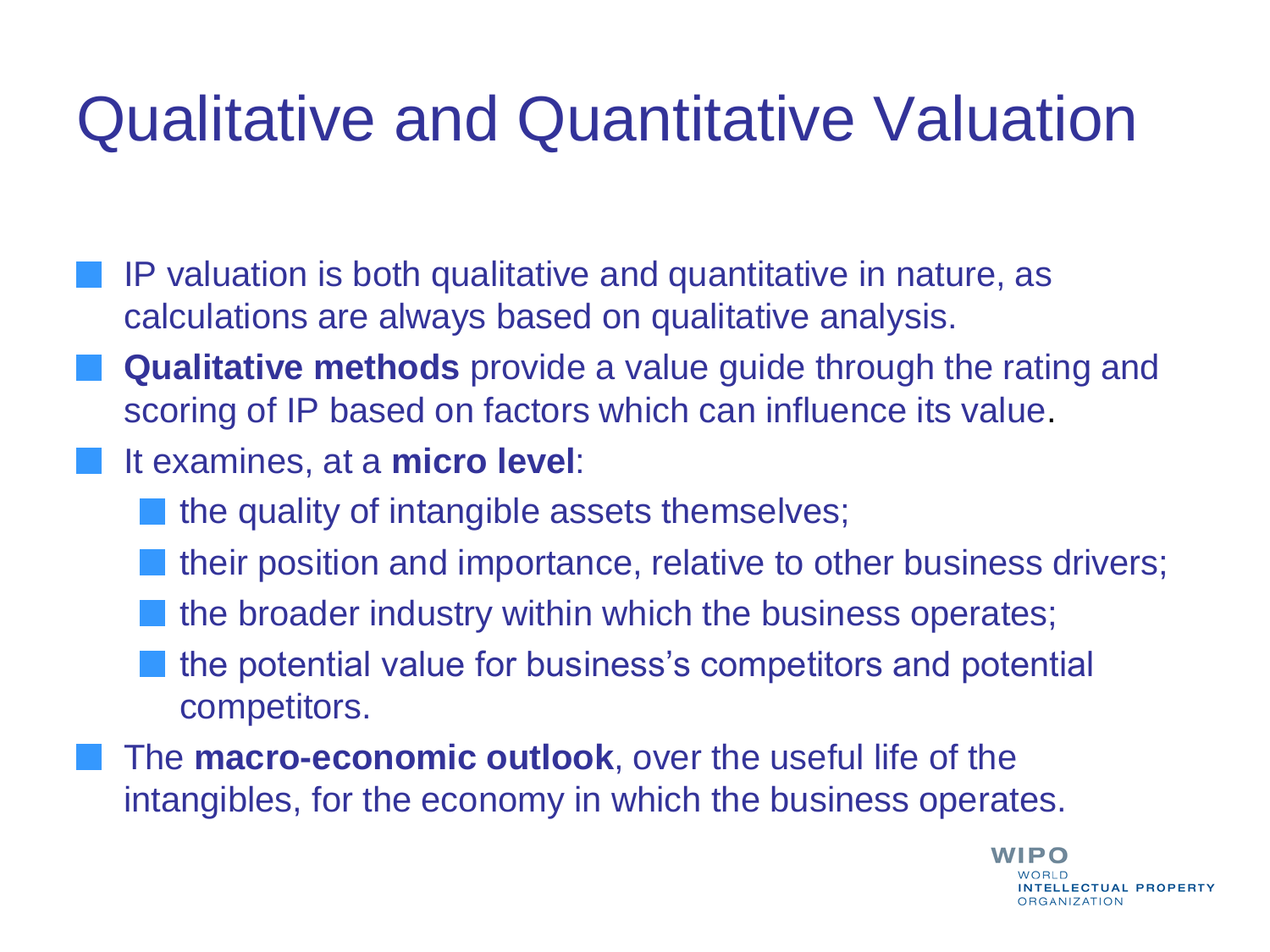# Qualitative Valuation

The qualitative study is used to formulate (and justify) assumptions on which the financial models, used to determine a numerical value to the IP under consideration, will be based.

■ Rating & Scoring

- **Components** 
	- **(1) Scoring criteria**
	- **(2) Scoring system**
	- **(3)** Scoring scale
	- **(4)** Valuing factors, and
	- **(5)** Decision rules.

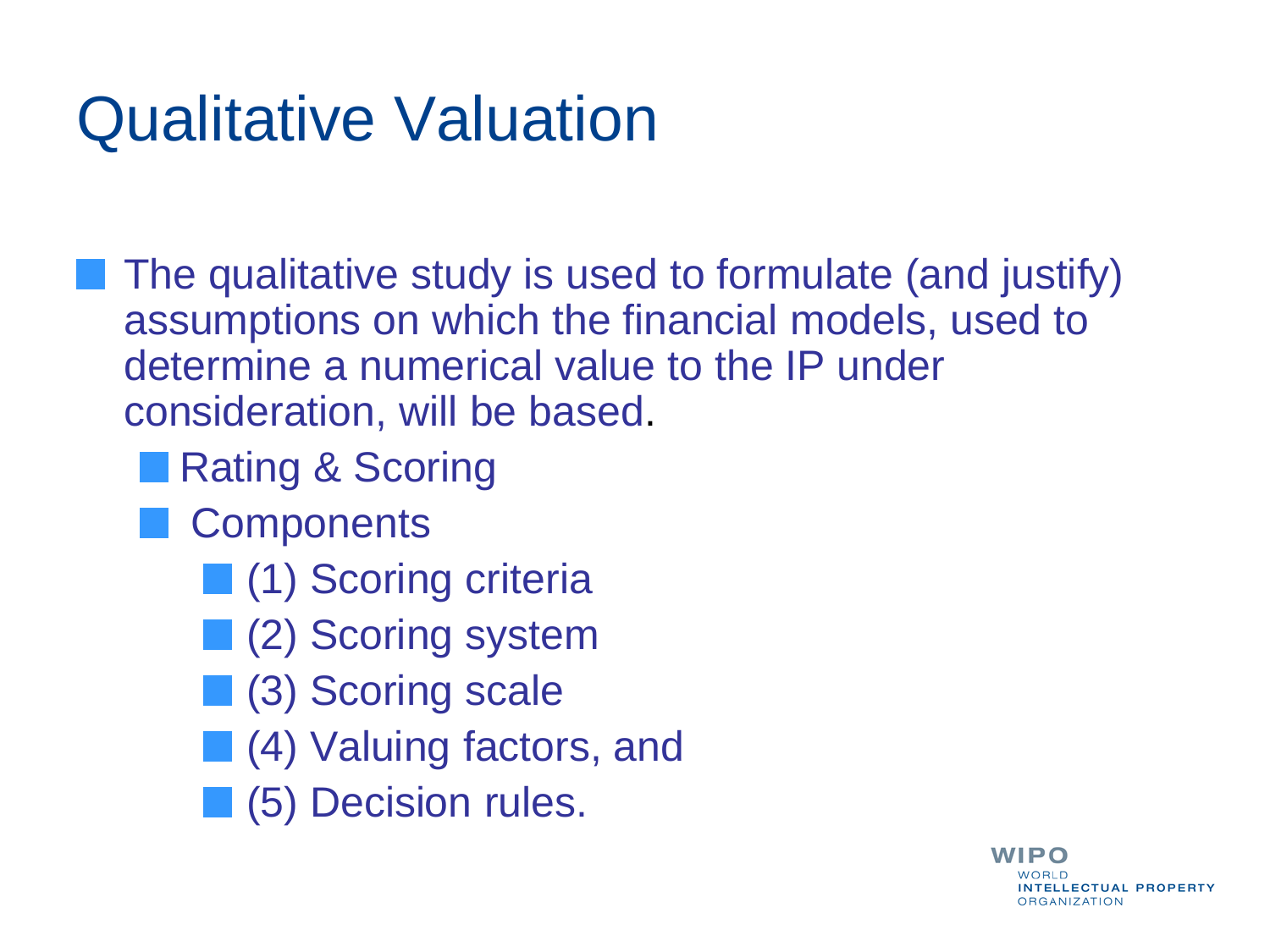# Qualitative and Quantitative Valuation

- **N** Quantitative methods attempt to calculate the monetary value of the IP and include:
	- **Cost**
	- Market
	- Income
	- **N** "Rule of Thumb"
	- **Monte Carlo**
	- **Industrial Standard**
	- **Real Option**
	- **Cother Methods.**

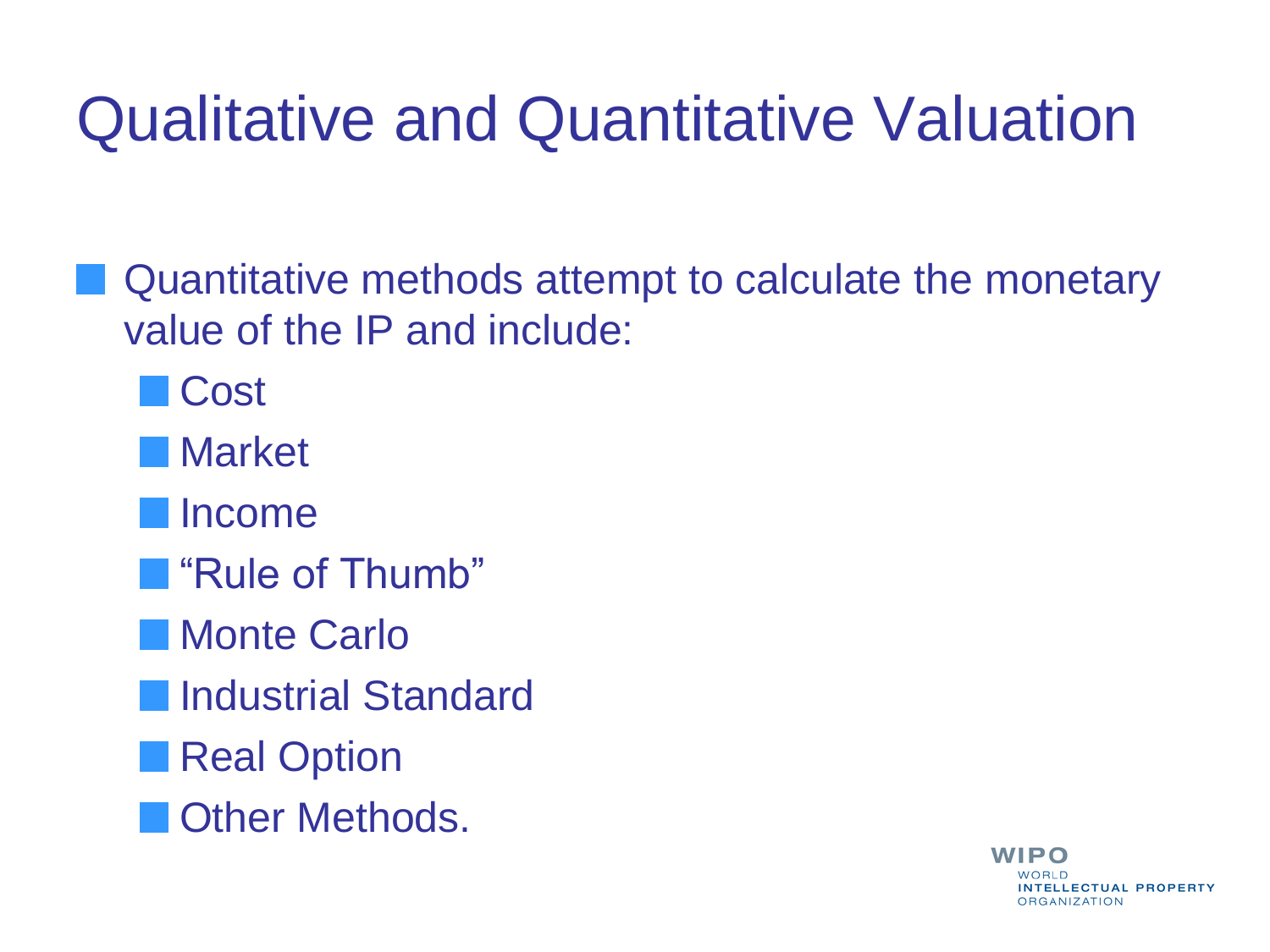#### **Cost Method**

- Cost-based models approximate IP value by determining the replacement/creation around cost of equivalent IP.
- The approach, while useful in the situation where there is no other available data – wholly disregards the innovation and uniqueness of the IP.
- There is no "equivalent" or "identical" IP that negates the novelty and inventiveness – that define intangible assets.
- Intangible assets tend to grow over time, use and investment so their full value is not apparent at inception – that is why it is so difficult to project a real commercial value of early stage technology.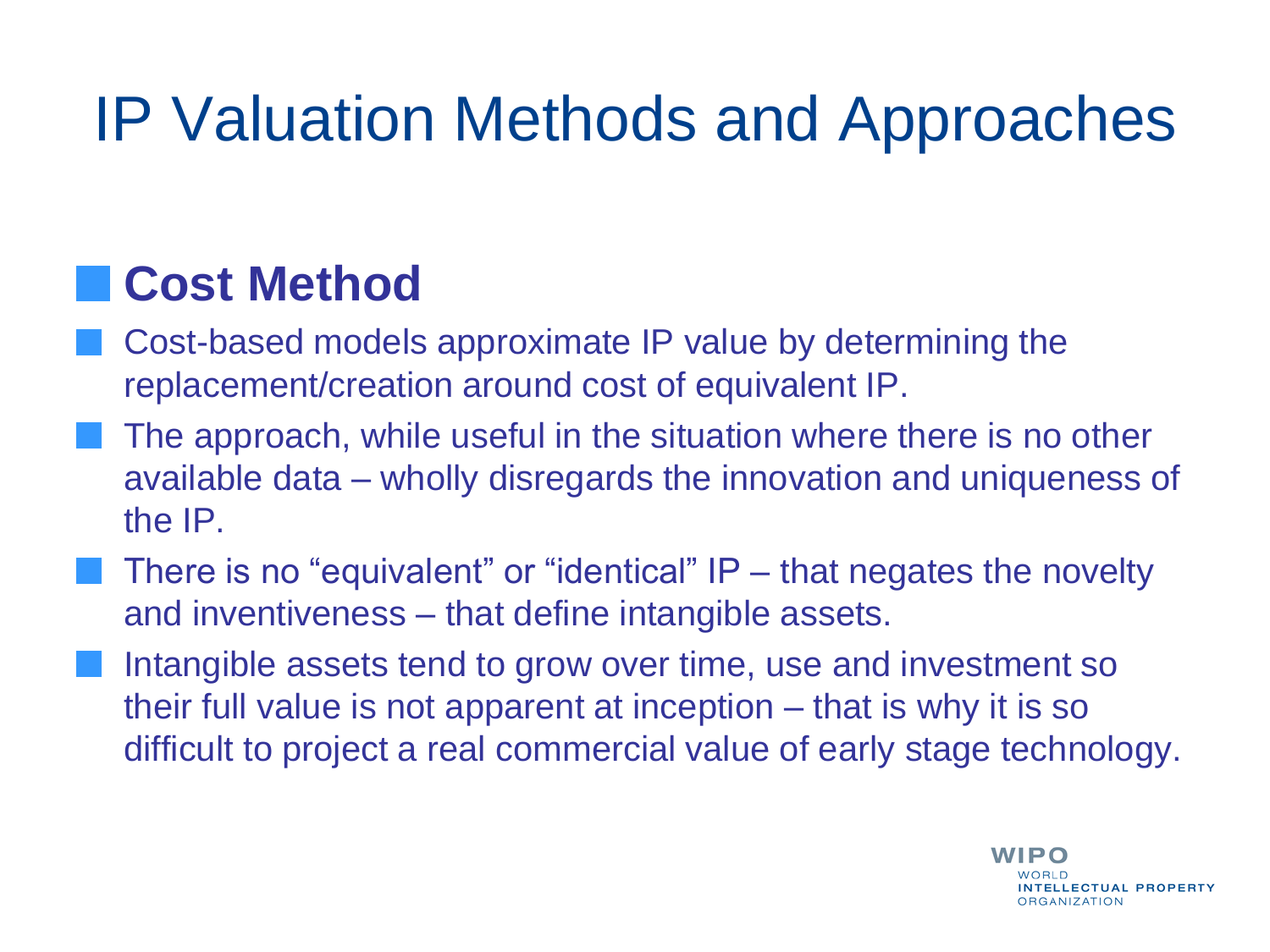#### **Cost Method**

- **Correlation between the cost and value may arguably be** used:
	- at the pre-commercialization outset of the IP;
	- as a starting point for licensor (R&D institution) in constructing a negotiation value of the IP – licensor would like to cover the costs of development of technology and protection of the IP;
	- **n** helps to understand the position of the other negotiation party.

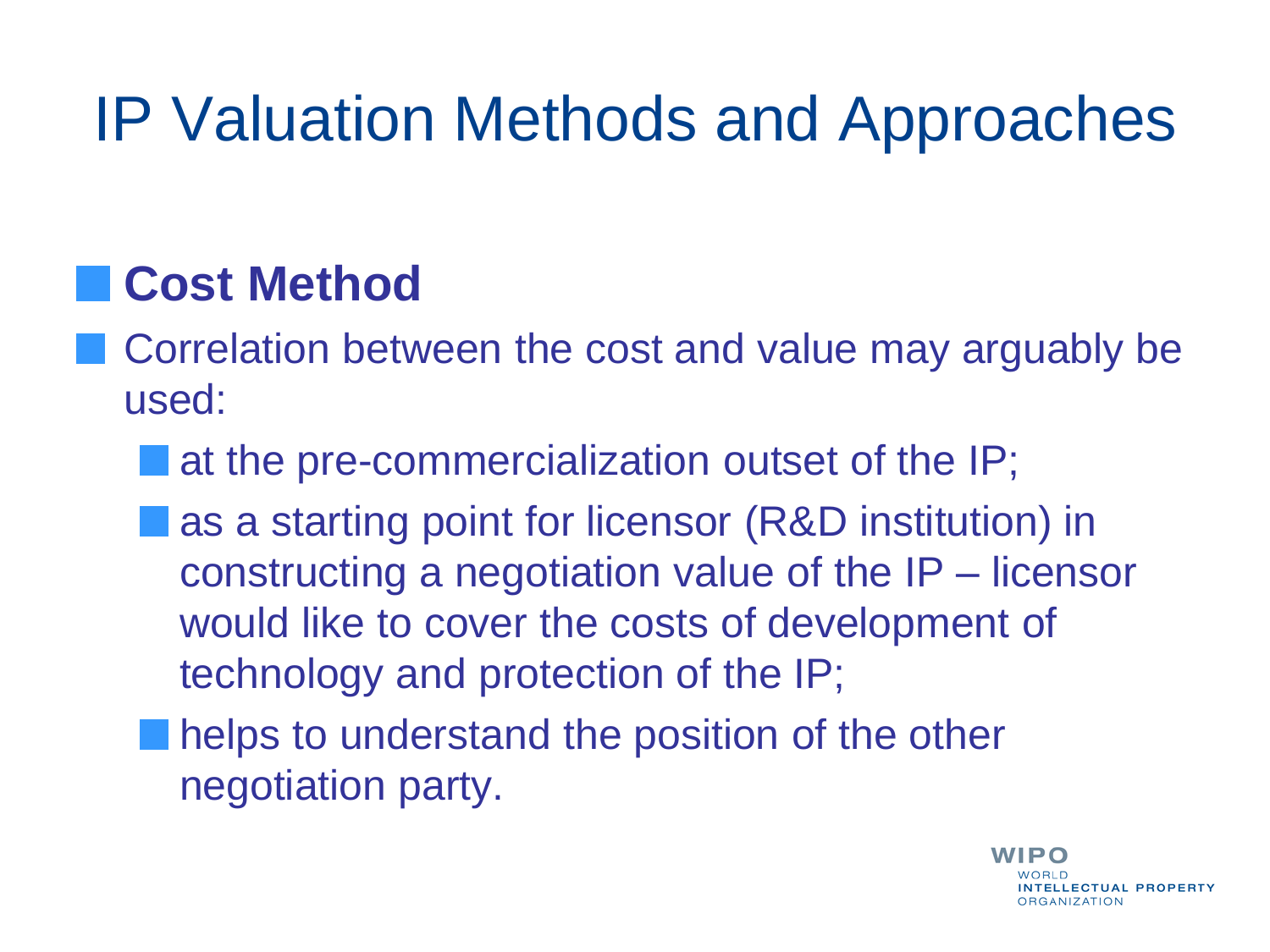- This method is more appropriate for tangible assets where cost reflects the value of the asset.
	- **Disadvantages of the Cost Method:**
		- **Limited effect;**
		- **Does not show earning power of the technology and ultimate market** share;
		- Cost to "create around" not an indicator of the value of an asset as with the time needed the technology may become obsolete;
		- $\blacksquare$  "Creating around" there is a potential danger of an infringement of the model technology;
		- Cost of development totally wasted or dramatically understated value of the product or service.
- In TT negotiation "cost of the development" of technology is rarely accepted as an argument – "I do not want to pay for an inefficient licensor!"

WIPO NTELLECTUAL PROPERTY **DRGANIZATION**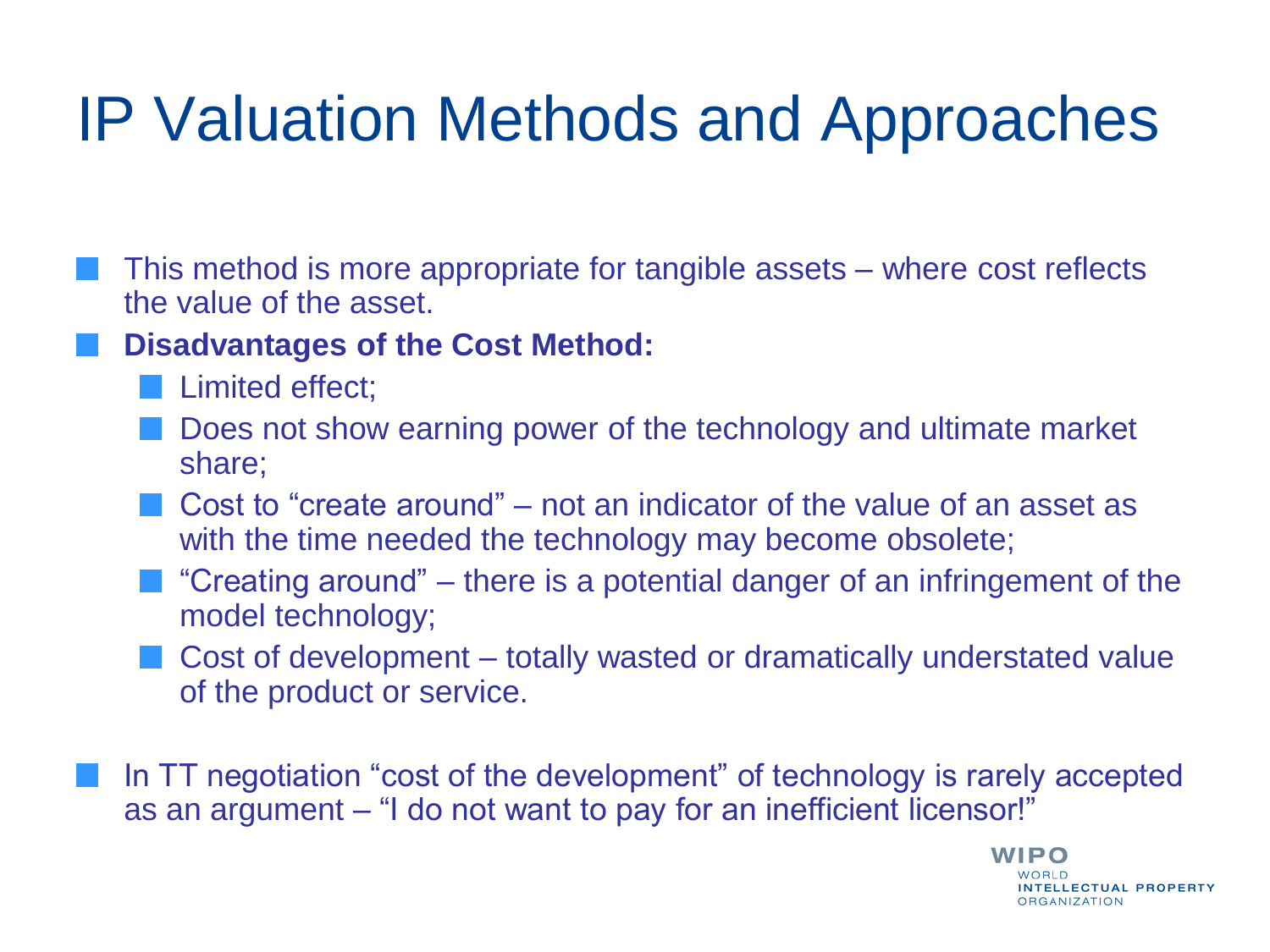#### **Market Approach**

- Postulates intellectual property value as the amount for which equivalent IP was either sold or offered for sale on the open market.
- As the cost approach, there is an assumption of the existence of intangible assets that are sufficiently **equivalent to those being valued.**
- Does not take into account that in the contractual context the **IP is valued in correlation with other key terms of the agreement** – exclusivity, territorial aspects, duration, available know-how, post contractual services, etc.
- The approach also suffers from the **scarcity of available information –** IP market is still not sufficiently developed.
- If a sale price / royalty rate is made public, the amount allocated to IP from the total purchase price is not reported or other terms of contract are unknown.
	- **Useful:**
		- For tempering future-income-based forecasts;
		- For valuation of early stage technology as a starting point in income based valuation, if there is no other indicators for determining the price of the future product containing new technology.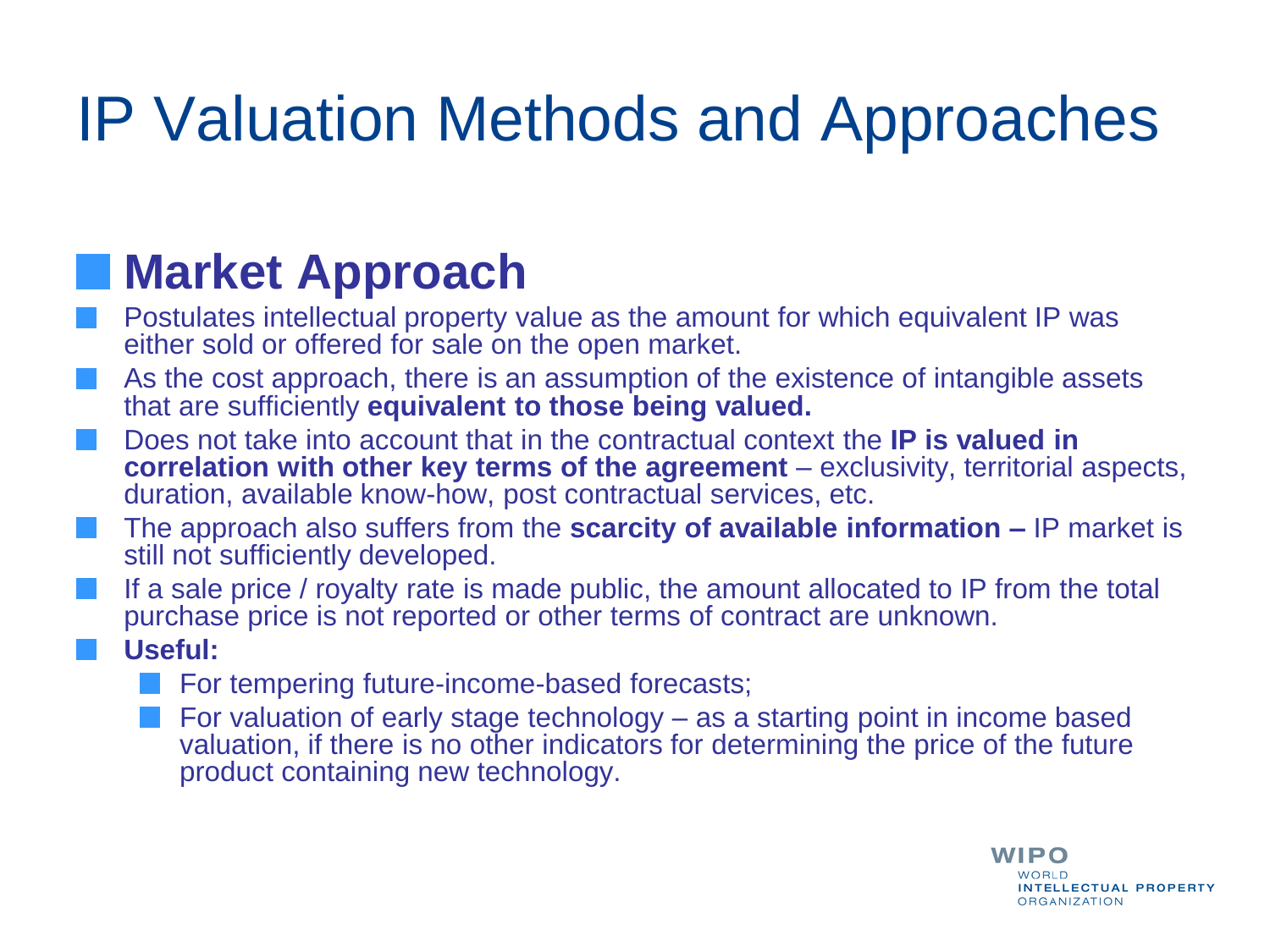#### **Disadvantages of the Market Approach :**

- Difficult to find similar transactions;
- If used following comparability factors should be identified:
	- Relevant time period the future is a focal point! Expected cash flow not price paid!
	- **Financial situation of the parties are both parties on equal footing?**
	- Relevant industry transactions  $-$  similar technology in a similar industry sector – each industry has a set of unique economic forces:
		- Consumer electronics highly competitive;
		- **Airlines** oligopolies;
	- $\blacksquare$  Foreign transactions relevant only in the countries with similar economic development and legal framework;
	- What are complementary asset investment requirements high infrastructure pre investment will diminish the value of IP;
	- **Non-monetary compensation "grant backs", "technology share";**
	- Independent status of the parties  $-$  negotiations are different if parties are in alliances and joint ventures (Merck & Co – Johnson & Johnson).

**WIPO** WORLD

**INTELLECTUAL PROPERTY** 

**ORGANIZATION**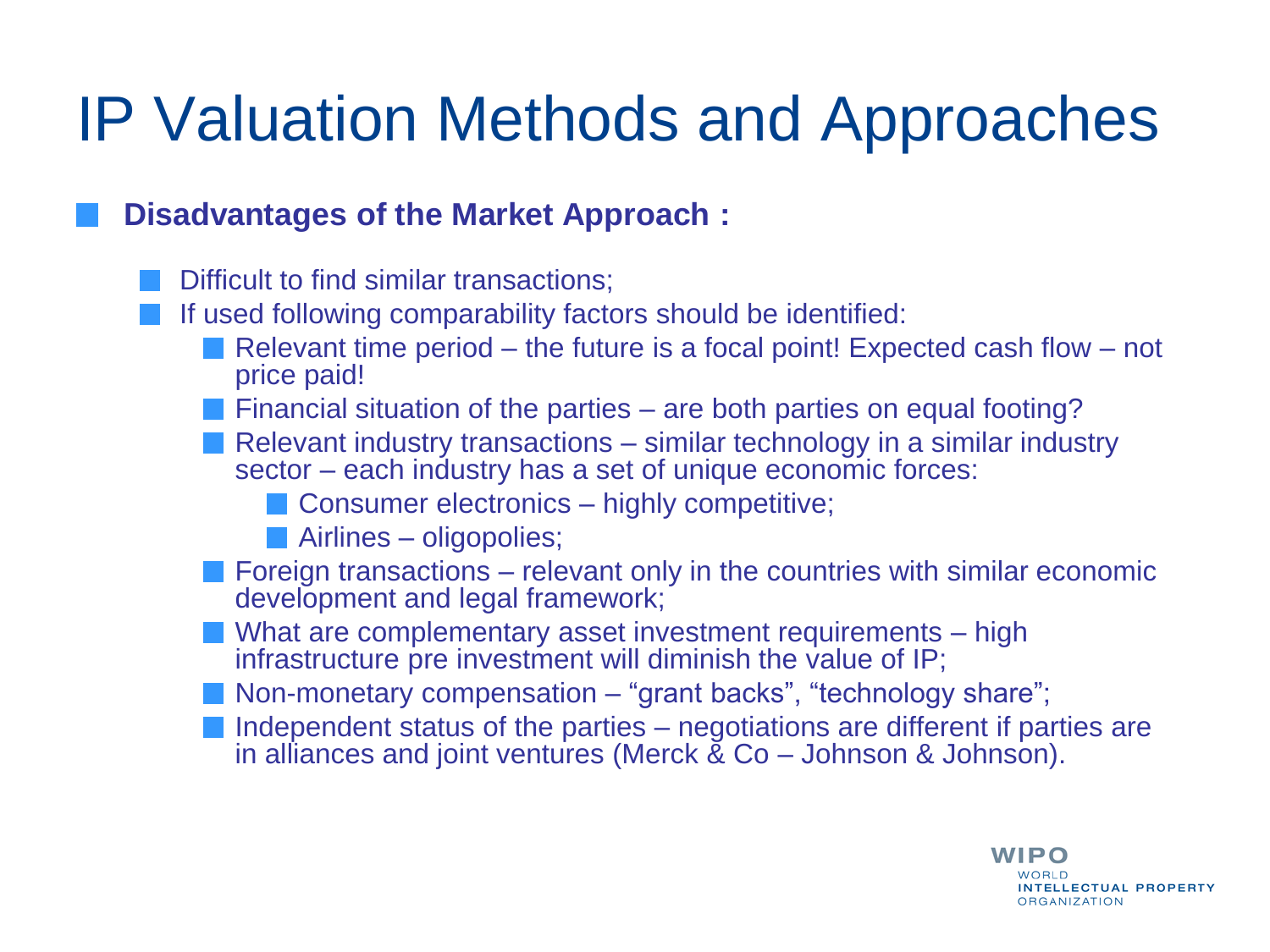**Income Method:** Projection of the future revenues that the IP asset can be expected to generate on the market over a certain period of time taking into account the time, value of the money and the risk that the income will not be realized.

#### **Essential Elements of the Projection**

- **Market Penetration**
- **Sales Forecast (sales growth)**
	- Conditions of the general economy;
	- Developments in the industry in which product will be produced;
	- Conditions that will influence customers;
	- **Competitors reaction.**
- **Time**
- **Changing Value of Money (over the time)**
- **Risk**

**Pre-commercialization costs –** should be also taken into consideration.

- **Production Costs** difficult to predict for an early stage technology, previous experience with similar technology can be an useful foundation.
- **Overhead costs** historical experiences
	- **Advertising**;
	- Education about the new product;
	- Promotion of product on fairs;
	- Discount promotional fees;
	- Development of related intangible assets (know-how, services, training etc.).

WIPO WORLD **INTELLECTUAL PROPERTY ORGANIZATION**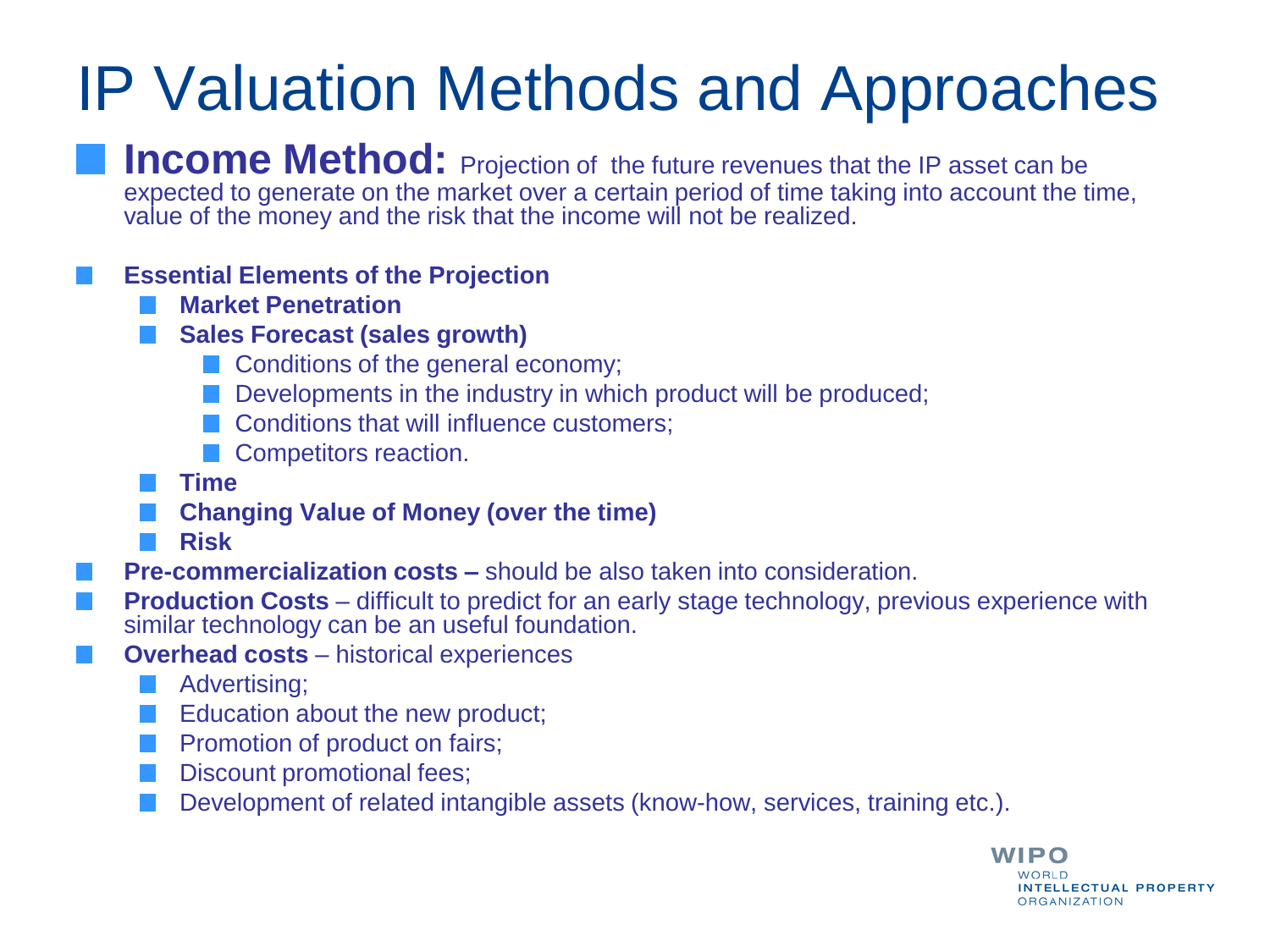**Different Approaches of Income Method**

- Discounted Cash Flow
- **Monte Carlo**
- **Real Option**
- Royalty Revenues  $\mathcal{L}(\mathcal{A})$
- "Rule of Thumb" 25% Rule

WIPO NTELLECTUAL PROPERTY **DRGANIZATION**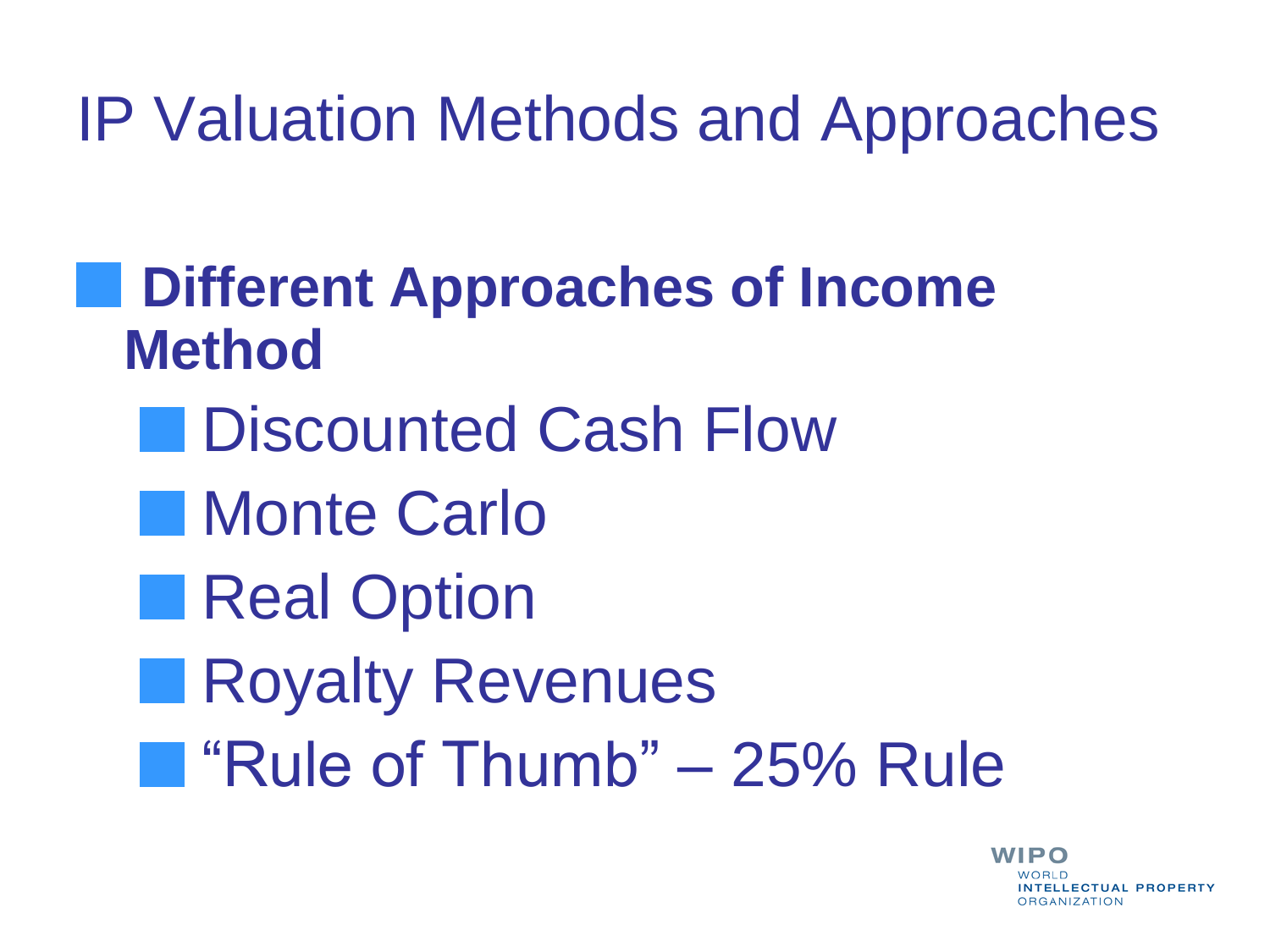#### Income Method – Discounted Cash Flow Approach (DCF)

- DCF is the most frequently used approach of the Income Method;
- **A** projection of a **future net cash flow** expected from the commercial use of an intangible asset under review;
- **Notable 20 In 20 In 20 In 20 In 20 In 20 In 20 In 20 In 20 In 20 In 20 In 20 In 20 In 20 In 20 In 20 In 20 In 20 In 20 In 20 In 20 In 20 In 20 In 20 In 20 In 20 In 20 In 20 In 20 In 20 In 20 In 20 In 20 In 20 In 20 In 20**
- **T** "Discounted" by the time value of the money and **risk** ("discounted rate");
- Objective: determination of the **Net Present Value**  of the IP asset.

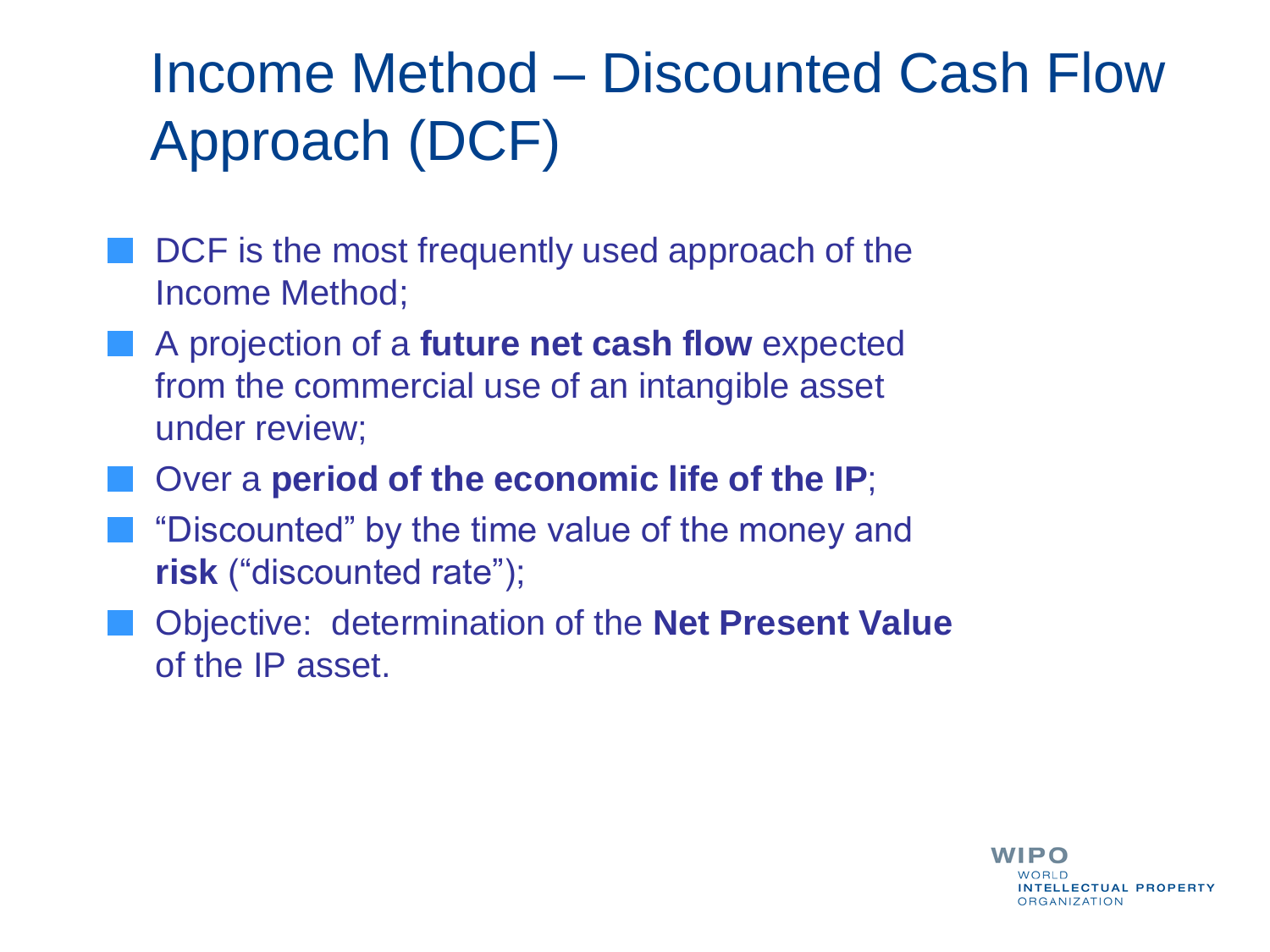# DCF – Basic Elements

- Projection of potential revenues and expected growth determined by using:
	- **Past growth rates if data** available;
	- Similar technologies -Market Method (comparables);
	- **Forecast by industry** experts;
	- **Management's own** projection.
- Growth rate change in relation with the technology diffusion.



WIPO **INTELLECTUAL PROPERTY ORGANIZATION**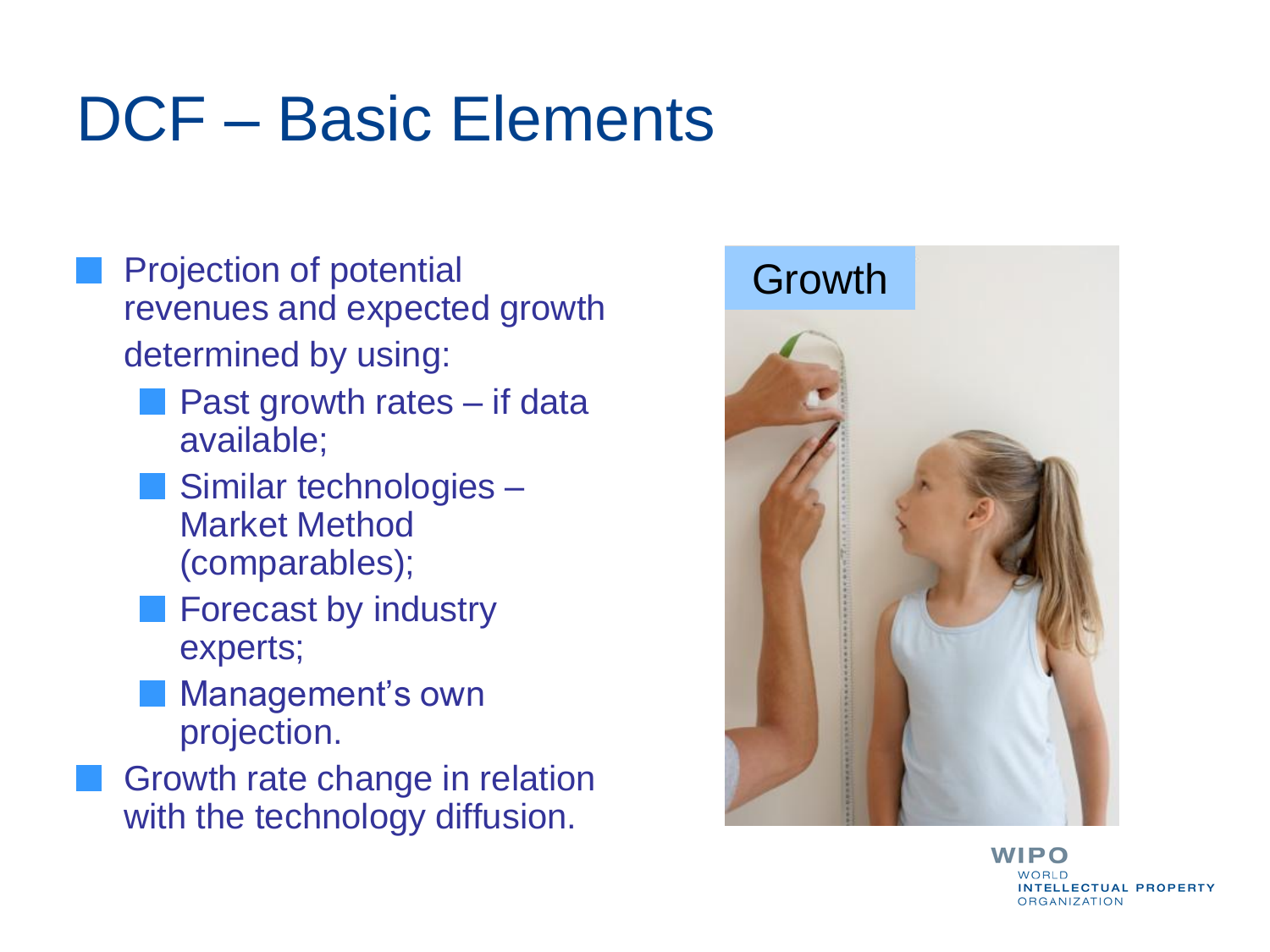# Growth of Technology Diffusion

- Market introduction "market" penetration"
- Growth phase
- Saturation of maturity



WIPO WORLD **INTELLECTUAL PROPERTY ORGANIZATION**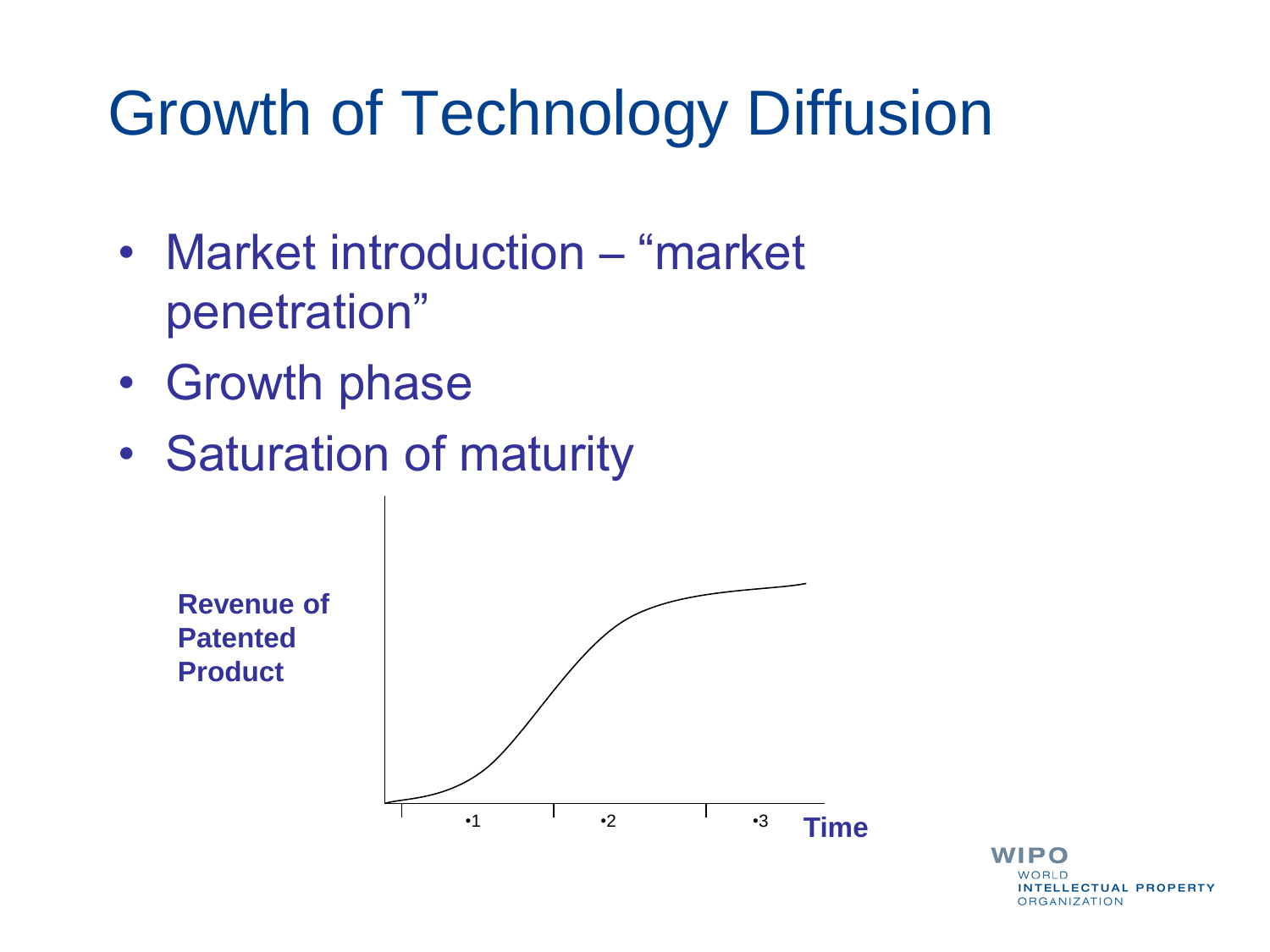## DCF – Basic Elements

- Time of the projection **economic life** of the asset – efficient time of an exploitation.
- Usually shorter than the legal life, particularly in certain industries – IT, electronics.
- Pharmaceutical products economic life prolonged even after the patent expiration – because of the strong trademark or follow-on technology.



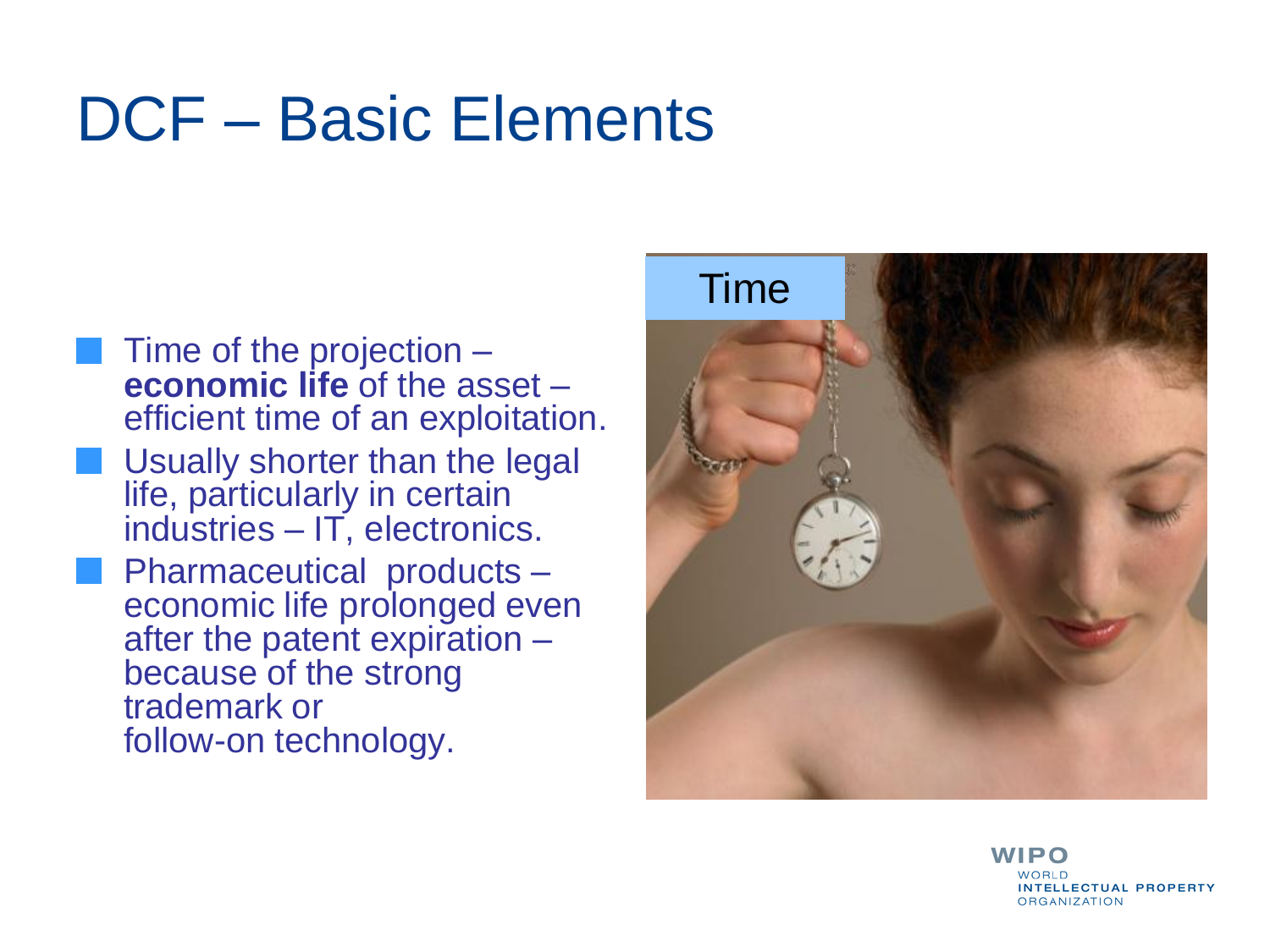# DCF – Basic Elements

- Risk that the income will not be realized.
	- "Discounting" reducing a projected Net Cash Flow (by applying discount rate) to a Net Present Value (NPV) of the IP asset.
	- Discount rate
		- the real interest rate;
		- **inflation**;
			- risk premium.



WIPO **INTELLECTUAL PROPERTY ORGANIZATION**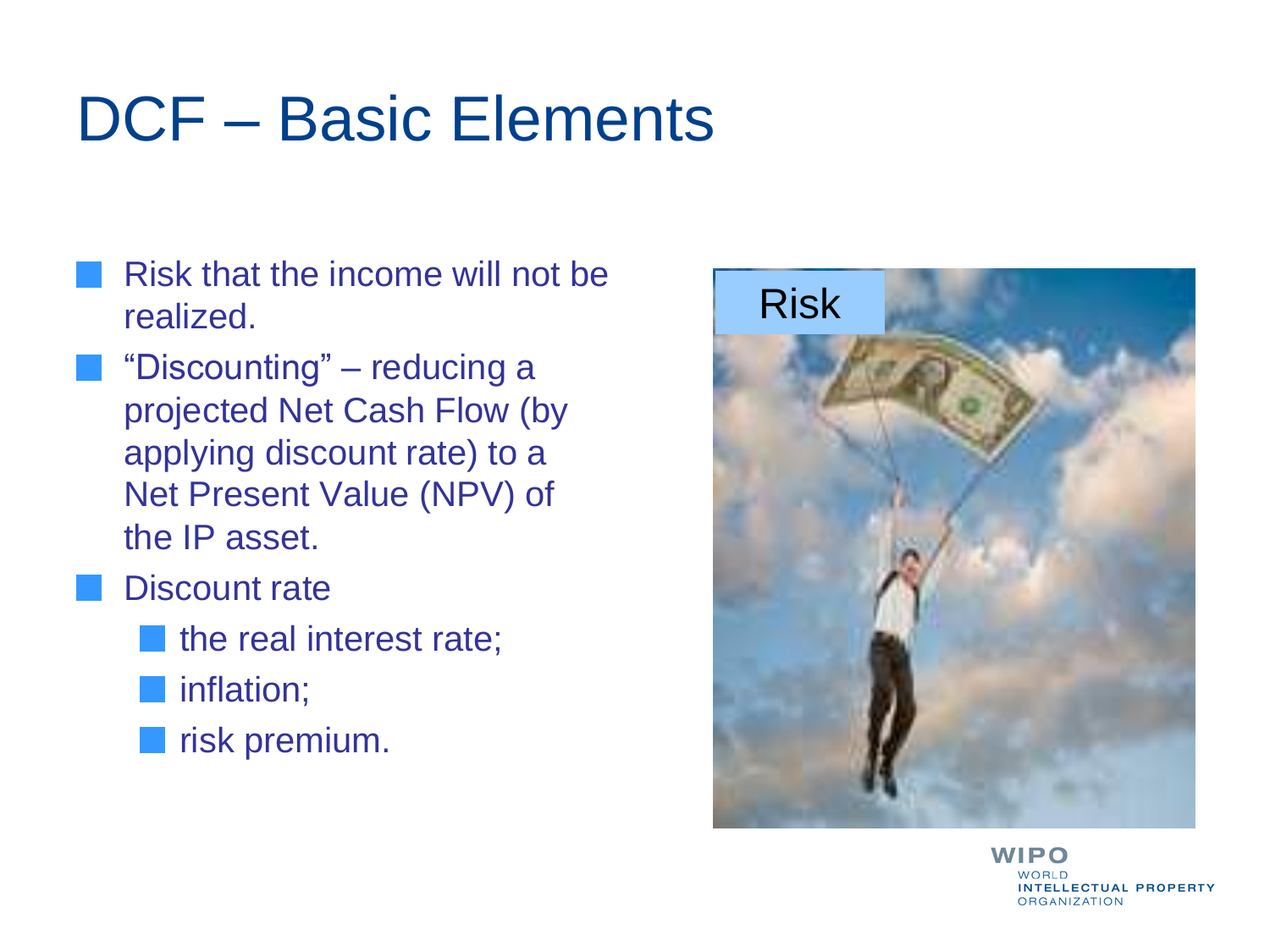# How DCF Calculation Works

- 1. **Identify the potential market** for the product containing the new technology that in general should provide higher quality or cost reduction;
- 2. **Determine cash flow** that the product may generate by using the new technology. Use available data - your own (for the same or similar technology that you had commercialized) or sectarian, industrial professional data base (if available – comparable method);
- 3. Estimate **the expected growth** of the cash flow over the economic life of the asset;
- 4. **Project expected cash flow** over the period of the economic life of the asset, taking into account growth rate for each year;
- 5. Subtract any costs (cash outflows) that are required to generate the income in order to determine **Net Cash Flow**  (as a base for further calculation).

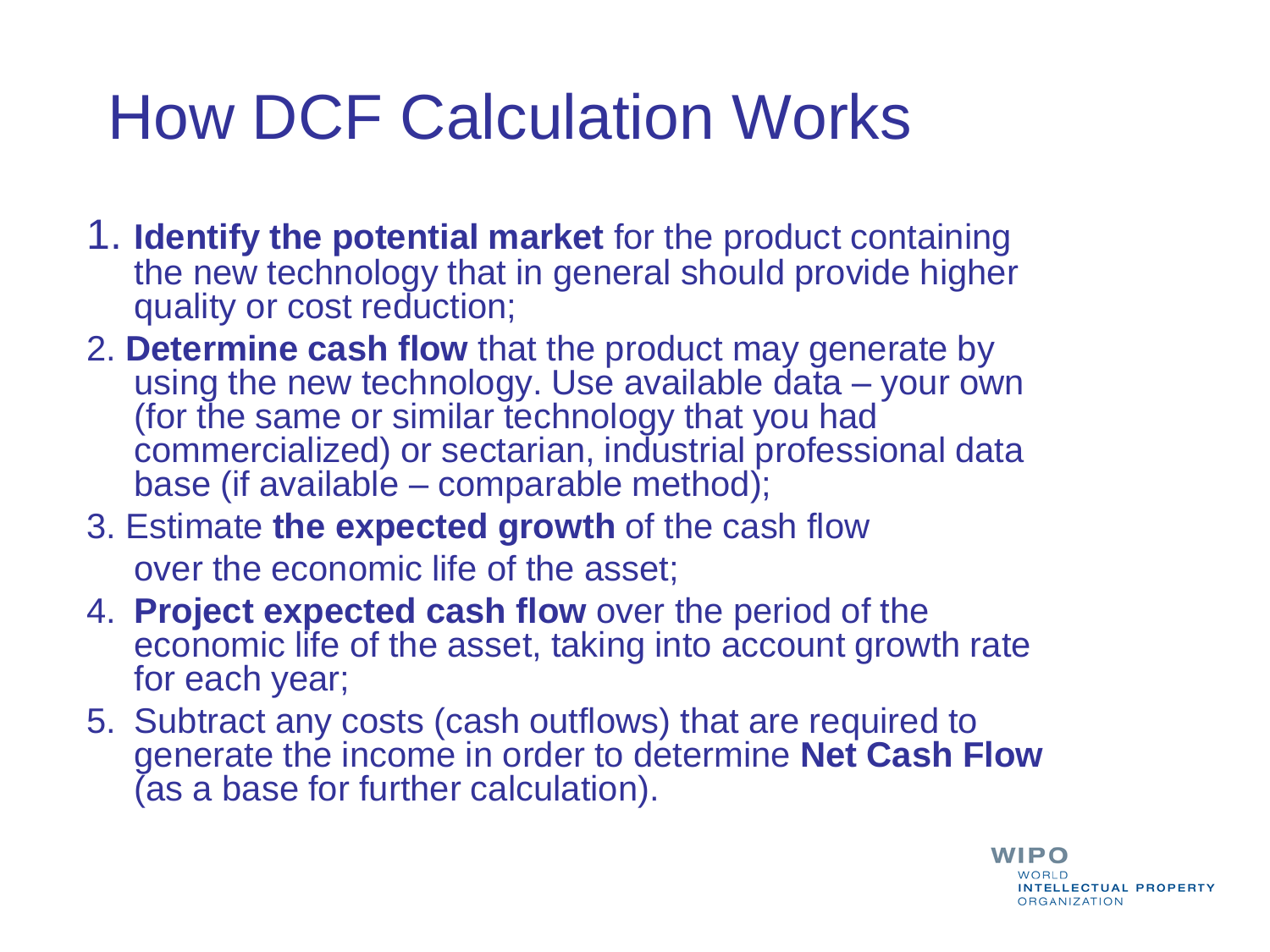# How DCF Calculation Works (continued)

- 6. Discount projected future net cash flow for every year under projection;
- 7. To do this, estimate and apply a "**discount rate**" based on:

Real interest rate;

- Expected inflation rate;
- Risk premium.
- 8. Lump Sum **Net Present Value.**

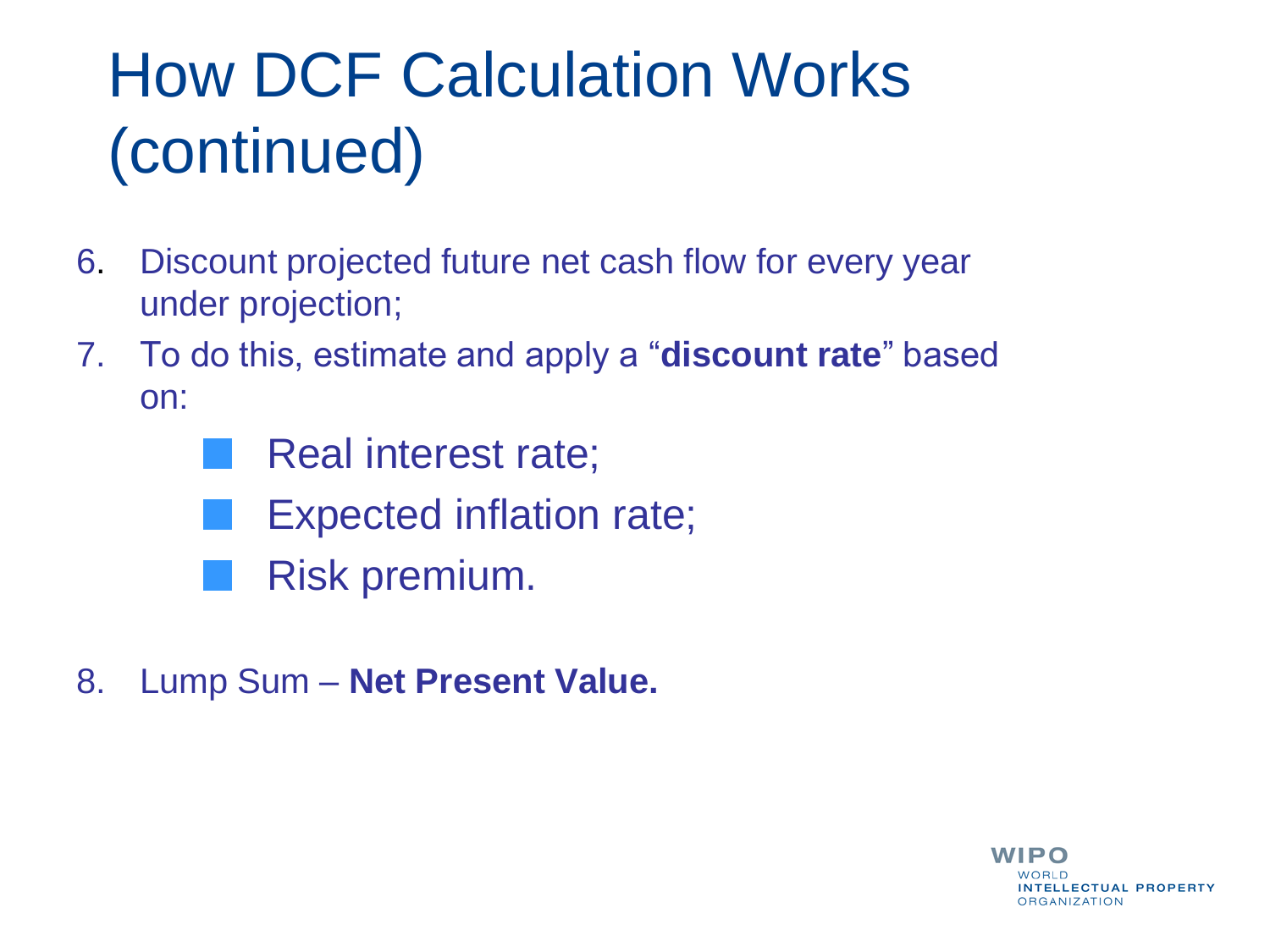#### How DCF Calculation Works (continued)



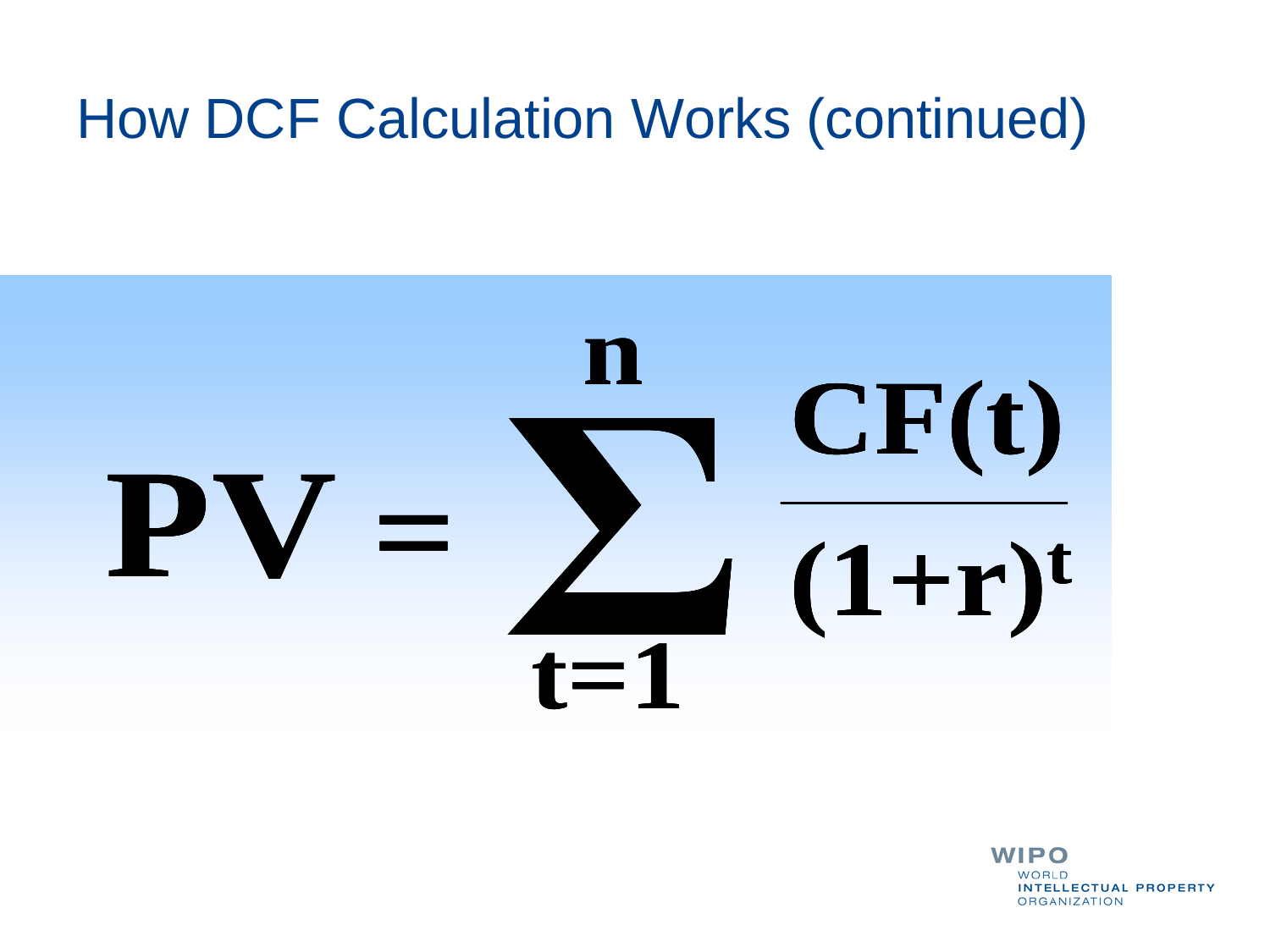# DCF – Early Stage Technologies

**Early Stage Technology – high risk –** as there is a delayed time to income and additional investment needed.

- **High discount rate counterbalances high risk;**
- Delayed income and high discount rate lower the value of **technology;**
- **Technology risk very high;**
- **E** Commercial risk very high:
	- **I**Inflation
	- **Competition**
	- **Changing economic climate.**

**Expected returns and "paydays" should be proportional to the risk and stage of technology development** :

> **WIPO** WORLD.

> > **INTELLECTUAL PROPERTY**

**ORGANIZATION** 

- Start up (protected idea)  $-50\%$
- **First stage (prototype)**  $-40\%$
- Second stage 30%
- **First stage**  $-25%$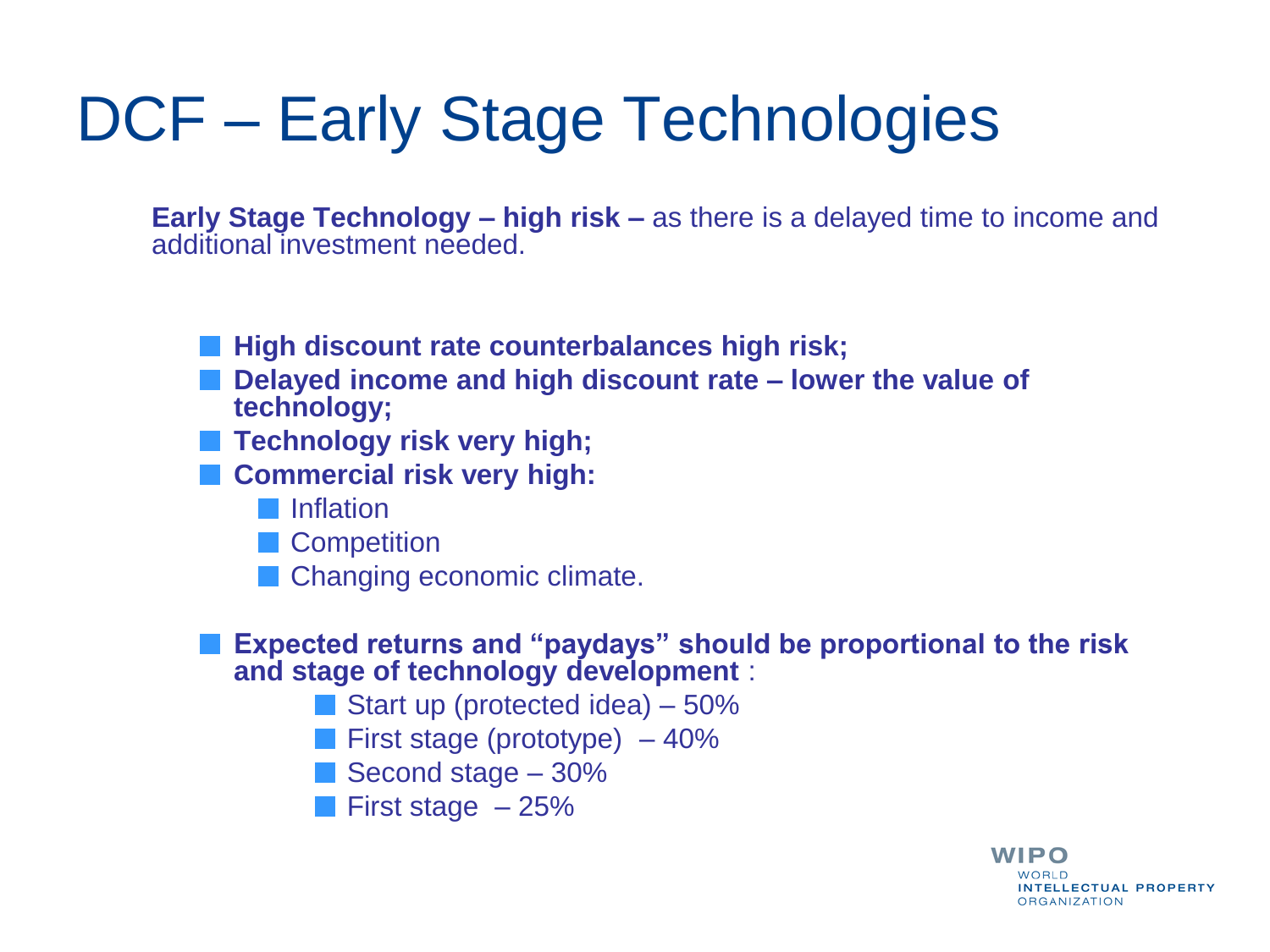# DCF – Early Stage Technology

Discount rate reflects risk, usually similar in the same industry sector. Biotechnology and pharmaceutical industry – early stage technology particularly risky.

Professional estimations:

- Discovery 80 %
- **Preclinical 60%**
- Phase I Clinical trials 50%
- **Phase II Clinical trials 40%**
- Phase III Clinical trials 25%
- New drug application  $-22,5%$
- **Product launch 15%-17,5 %**
- **Venture capitalists**  short term investors 5 to 7 years to get out of investment.
- Often VC for an investment in an early stage technology would consider 50% as a reasonable discount rate – and would like to realize proportional return on investment.

WIPO **NOBID** INTELLECTUAL PROPERTY **ORGANIZATION**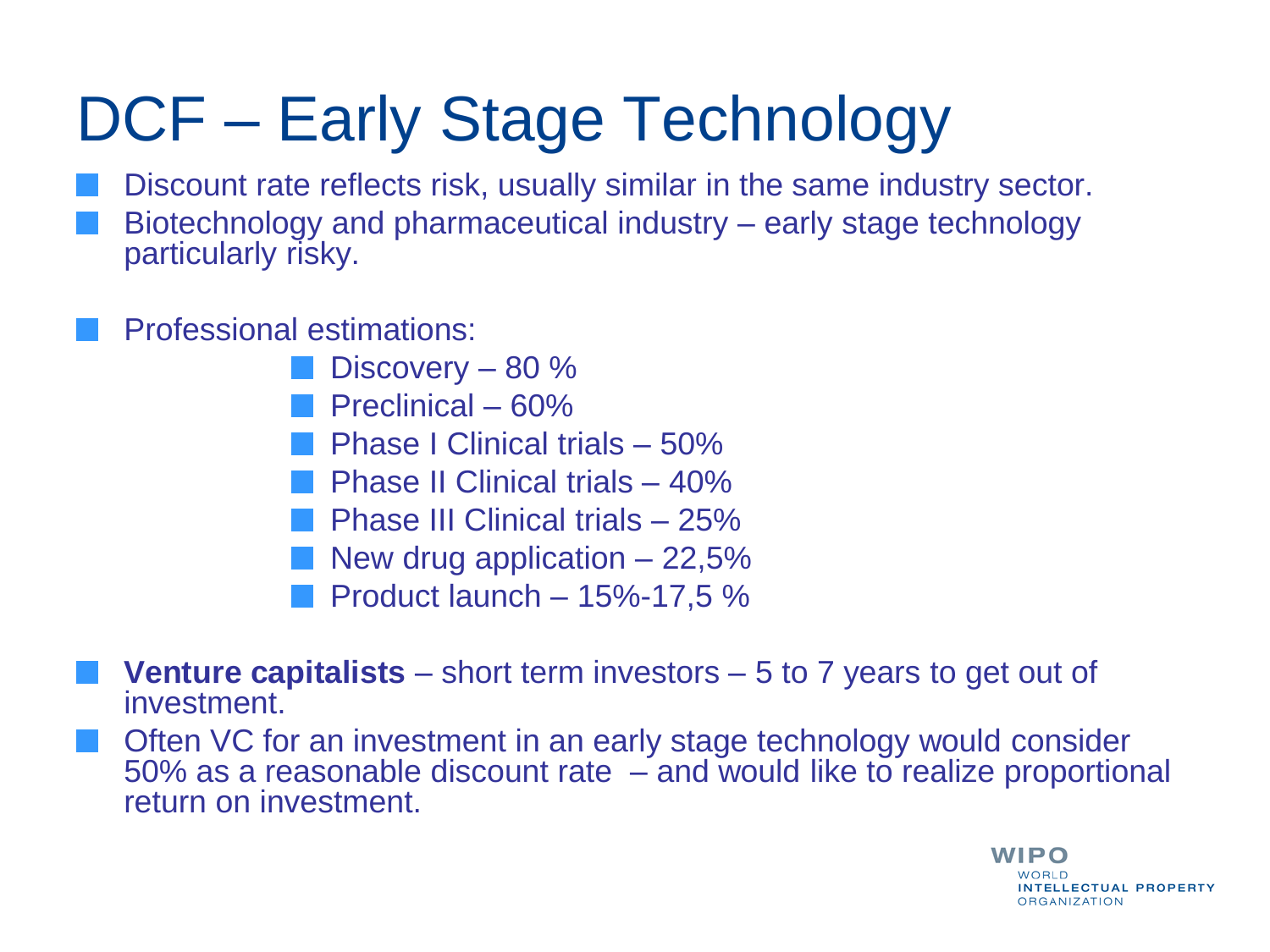#### DCF Approach in the Context of Licensing

- **Notal Value based on a royalty savings hypothesis, essentially** asking (and hopefully, answering) the following question: "*Over the useful life of the intellectual property, what would I save by owning, rather than licensing, the intellectual property under consideration?*"
- **Projection of the future royalty stream (instead of "net** cash flow"), discounted for the risk and money value over the time.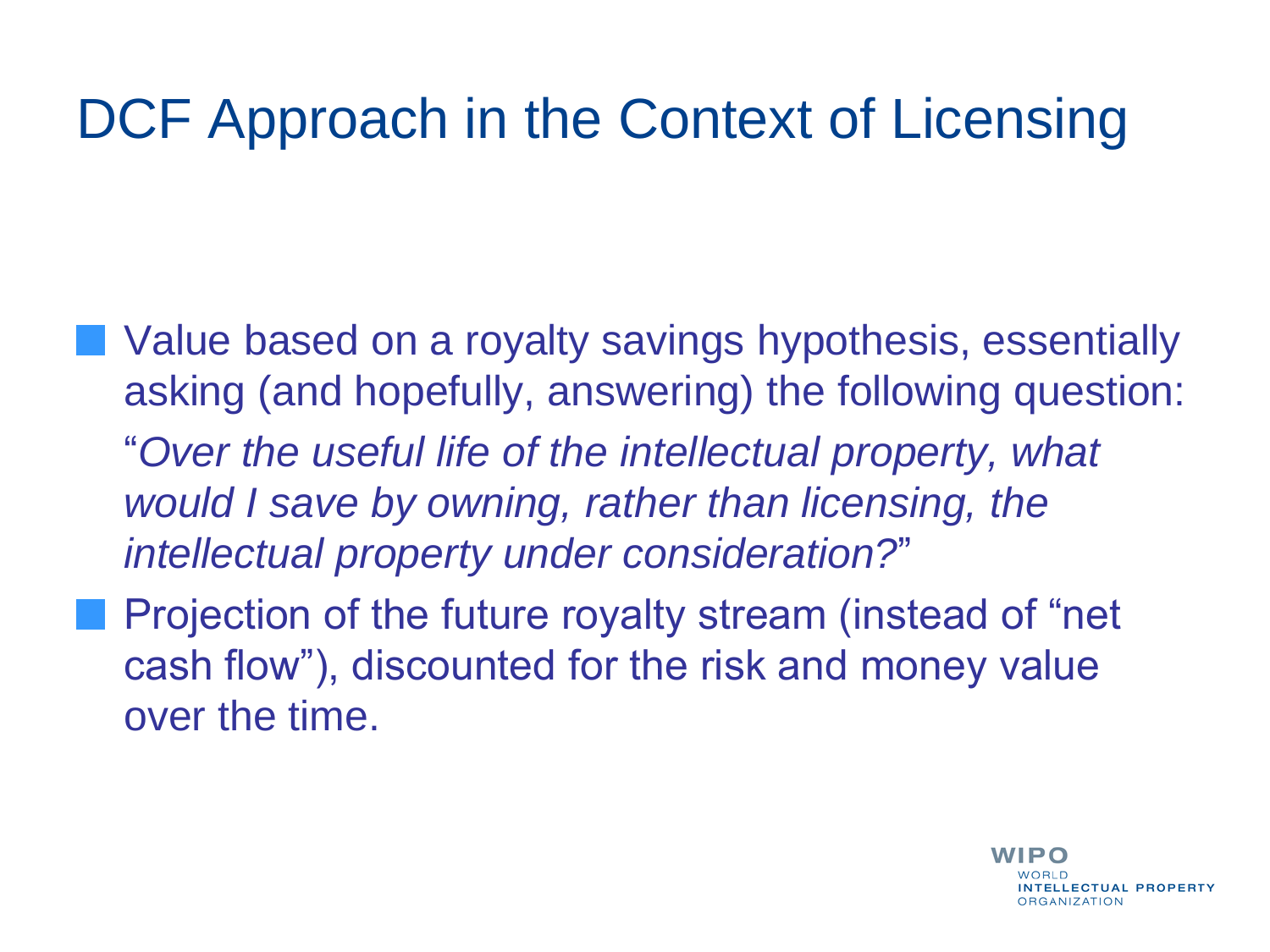# Monte Carlo

- Monte Carlo Simulation computer based sophisticated version of the multiple scenario DCF.
- For each DCF element it provides a range of possible values and different options for the distribution of these values.
- It provides projection of thousands scenarios and net present values, in a form of a frequency chart – easy to visualize the probabilities of net present outcomes.



WIPO **NOBID INTELLECTUAL PROPERTY ORGANIZATION**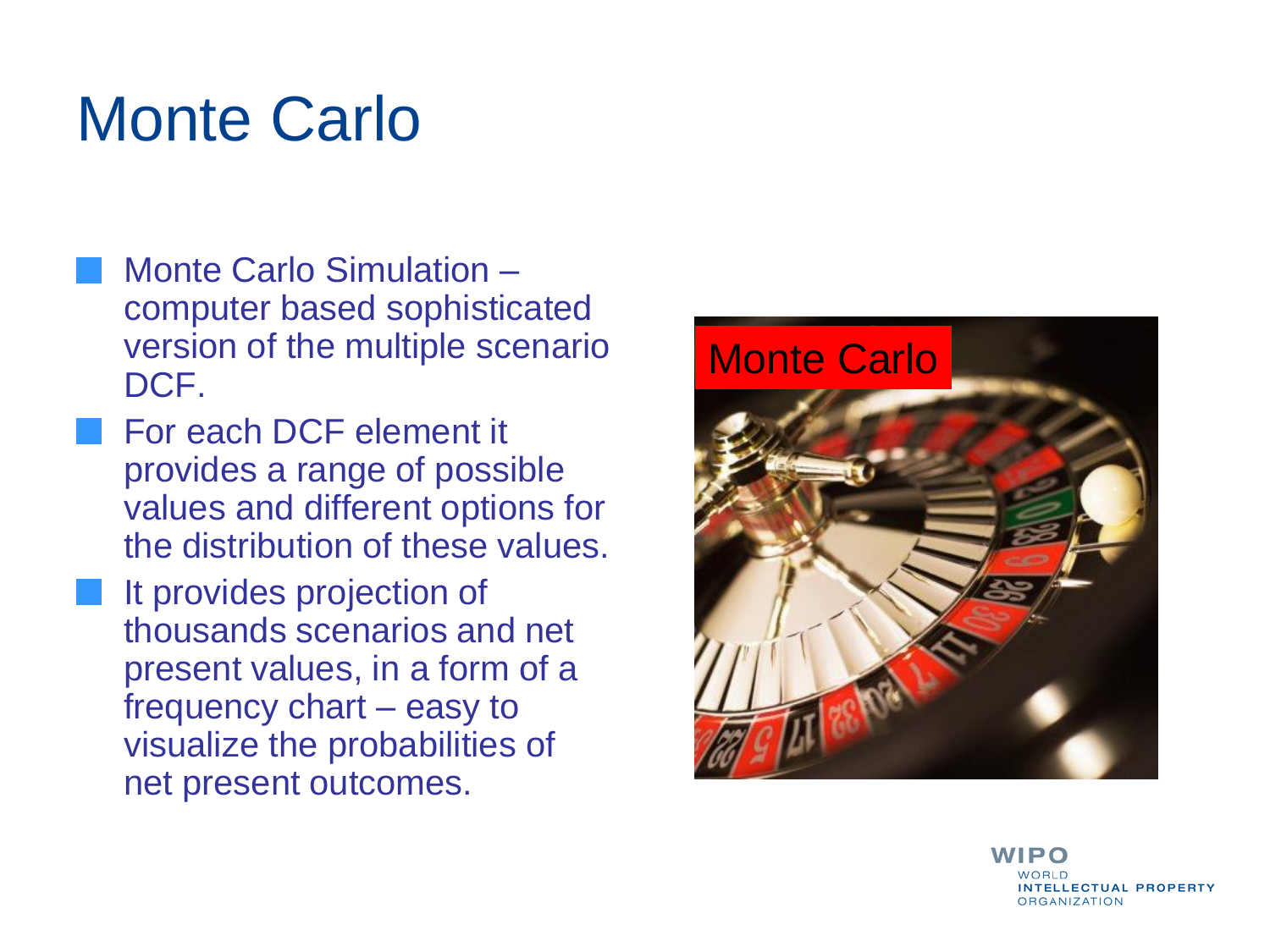# Real Option

- **Real Option – 1972 Black and Scholes article –** model for valuing financial options (the right to buy or sell a specific asset at the fix price prior to some expiration date) can be used for IP valuation
- Analogies made on the similar volatility of the context between financial options and IP;
- Based on income approach and DCF principles;
- Mathematically very complex;
- Required inputs difficult to determine:
	- **Current value of the asset NPV as a starting point;**
	- **The variance of the value of the asset in the future (similar as volatility of** the stock);
	- Expected income generated by the asset ("dividend paid" for option "net cash flow");
	- $\blacksquare$  "Strike price" of the option investment needed to launch the product;
	- $\blacksquare$  "Economic life" of an asset the time before expiration of the option;
	- Riskless interest rate during the economic life of the option long time government bond.

**Real option method is considered by some expert as particularly applicable for valuation of an early stage technology.**

> WIPO WORLD **INTELLECTUAL PROPERTY ORGANIZATION**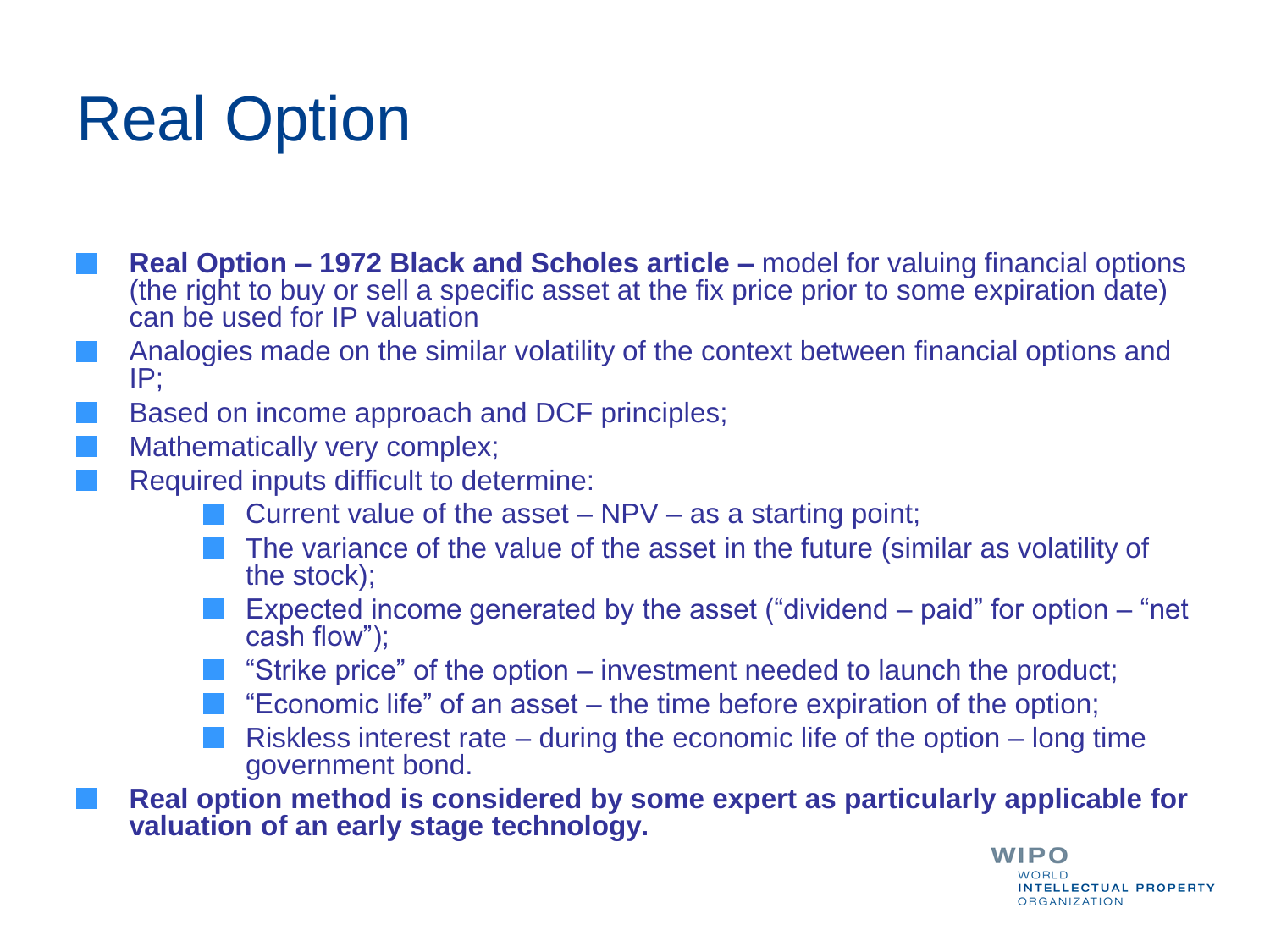# Industrial Standard

#### **Standard Industrial Royalties**

- Some industries have developed standard royalty rates over the years based on what could be considered "rules of thumb".
- Inconvenient for IP patents and other IP aren't commodities and thus can not be accurately valued at a set rate.
- However, if a patent is being valued for an **external transaction** within an industry that traditionally applies standard royalty rates, then the use of this standard rate in the valuation can not be totally dismissed.
- For an internal valuation, the use of standard royalty rates is not recommended.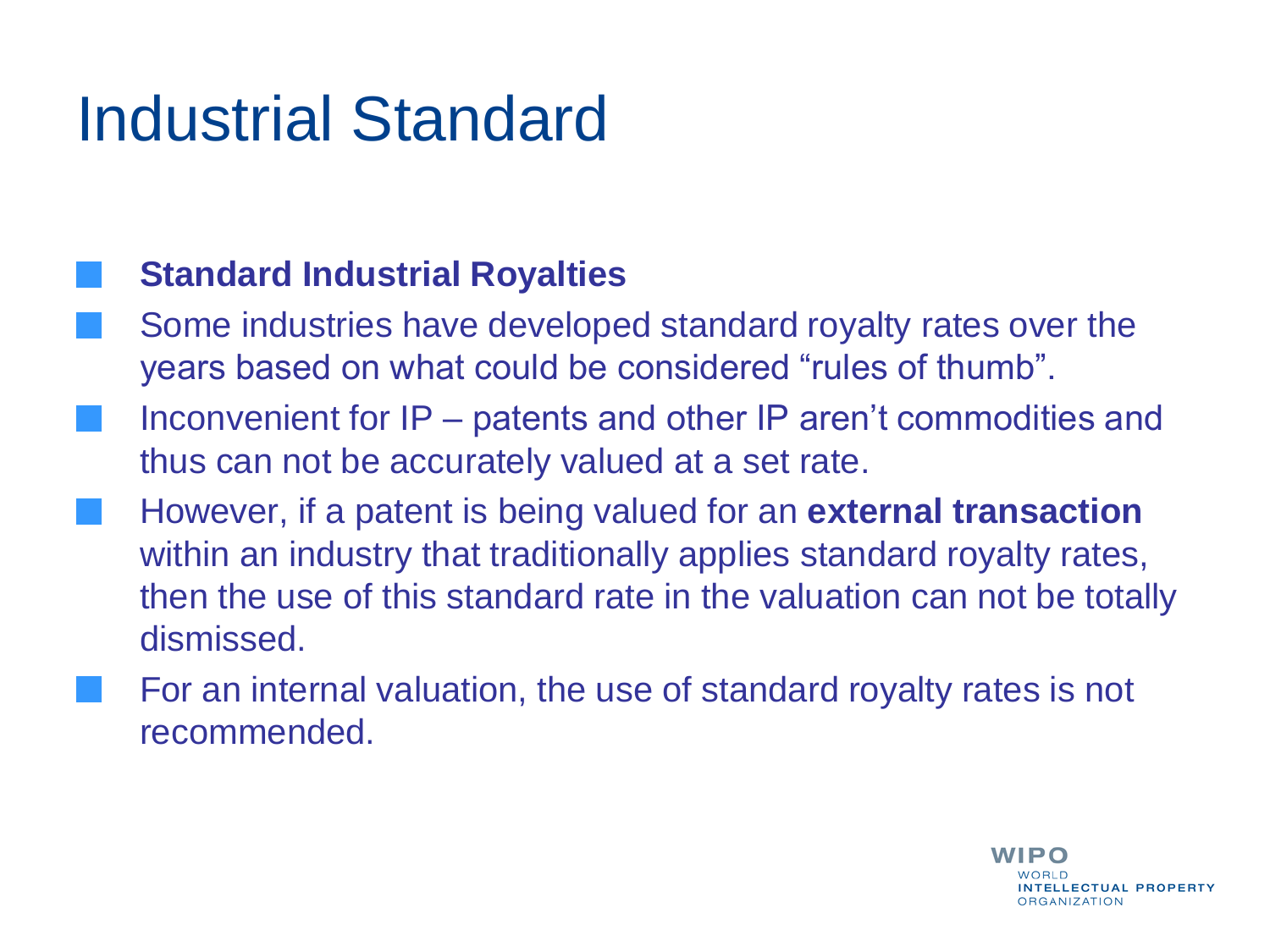#### "Les Nouvelles" – LESI Journal (September 2010)

| Table 1. Running Rates by Agreement Type and Industry <sup>1</sup><br><b>Median (Average in Parentheses)</b> |                |                |                 |                |                 |
|--------------------------------------------------------------------------------------------------------------|----------------|----------------|-----------------|----------------|-----------------|
| <b>Agreement Type</b>                                                                                        | Industry       |                |                 |                |                 |
|                                                                                                              | All            | Software       | Hardware        | Medical        | Pharma          |
| All Types                                                                                                    | $5.0\%$ (8.2%) | 10.0% (17.3%)  | $5.0\%$ (7.0%)  | 5.0% (5.6%)    | 5.0% (6.2%)     |
|                                                                                                              | $n = 2,963$    | $n = 515$      | $n = 489$       | $n = 520$      | $n = 1,439$     |
| Product/ Distribution <sup>2</sup>                                                                           | 10.0% (15.4%)  | 14.4% (18.9%)  | $6.0\%$ (12.8%) | 5.0% (7.9%)    | $8.0\%$ (12.6%) |
|                                                                                                              | $n = 339$      | $n = 180$      | $n = 58$        | $n = 44$       | $n = 57$        |
| Development/JV <sup>3</sup>                                                                                  | 6.5% (9.5%)    | 17.0% (21.2%)  | 4.0% (8.1%)     | 6.0% (6.7%)    | 6.0% (7.7%)     |
|                                                                                                              | $n = 482$      | $n = 65$       | $n = 71$        | $n = 53$       | $n = 293$       |
| Acquisition <sup>4</sup>                                                                                     | 5.7% (9.1%)    | 10.0% (16.4%)  | $5.0\%$ (6.4%)  | $5.0\%$ (6.1%) | $5.0\%$ (6.8%)  |
|                                                                                                              | $n = 350$      | $n = 90$       | $n = 78$        | $n = 56$       | $n = 126$       |
| Settlement <sup>5</sup>                                                                                      | 5.0% (6.1%)    | 4.6% (7.6%)    | $6.0\% (7.1\%)$ | 5.0% (5.5%)    | 4.6% (5.9%)     |
|                                                                                                              | $n = 87$       | $n = 10$       | $n = 12$        | $n = 33$       | $n = 32$        |
| Patent $(+)^6$                                                                                               | 4.5% (5.1%)    | 4.0% (4.4%)    | 4.4% (4.9%)     | $5.0\%$ (5.4%) | $4.5\%$ (5.1%)  |
|                                                                                                              | $n = 570$      | $n = 17$       | $n = 95$        | $n = 109$      | $n = 349$       |
| Research <sup>7</sup>                                                                                        | 4.0% (4.4%)    | 5.5% (5.5%)    | $3.0\%$ (5.3%)  | $3.6\%$ (4.0%) | 4.0% (4.4%)     |
|                                                                                                              | $n = 118$      | $n = 2$        | $n = 5$         | $n = 18$       | $n = 93$        |
| Bare Patent <sup>8</sup>                                                                                     | $3.0\%$ (3.7%) | $3.0\%$ (3.3%) | $3.5\%$ (3.9%)  | $3.5\%$ (3.9%) | $3.0\%$ (3.6%)  |
|                                                                                                              | $n = 343$      | $n = 17$       | $n = 56$        | $n = 73$       | $n = 197$       |
| Other <sup>9</sup>                                                                                           | $5.0\%$ (8.9%) | 11.6% (18.1%)  | $5.0\%$ (6.9%)  | $4.0\%$ (5.6%) | 5.0% (6.9%)     |
|                                                                                                              | $n = 674$      | $n = 134$      | $n = 114$       | $n = 134$      | $n = 292$       |

**WIPO WORLD INTELLECTUAL PROPERTY ORGANIZATION**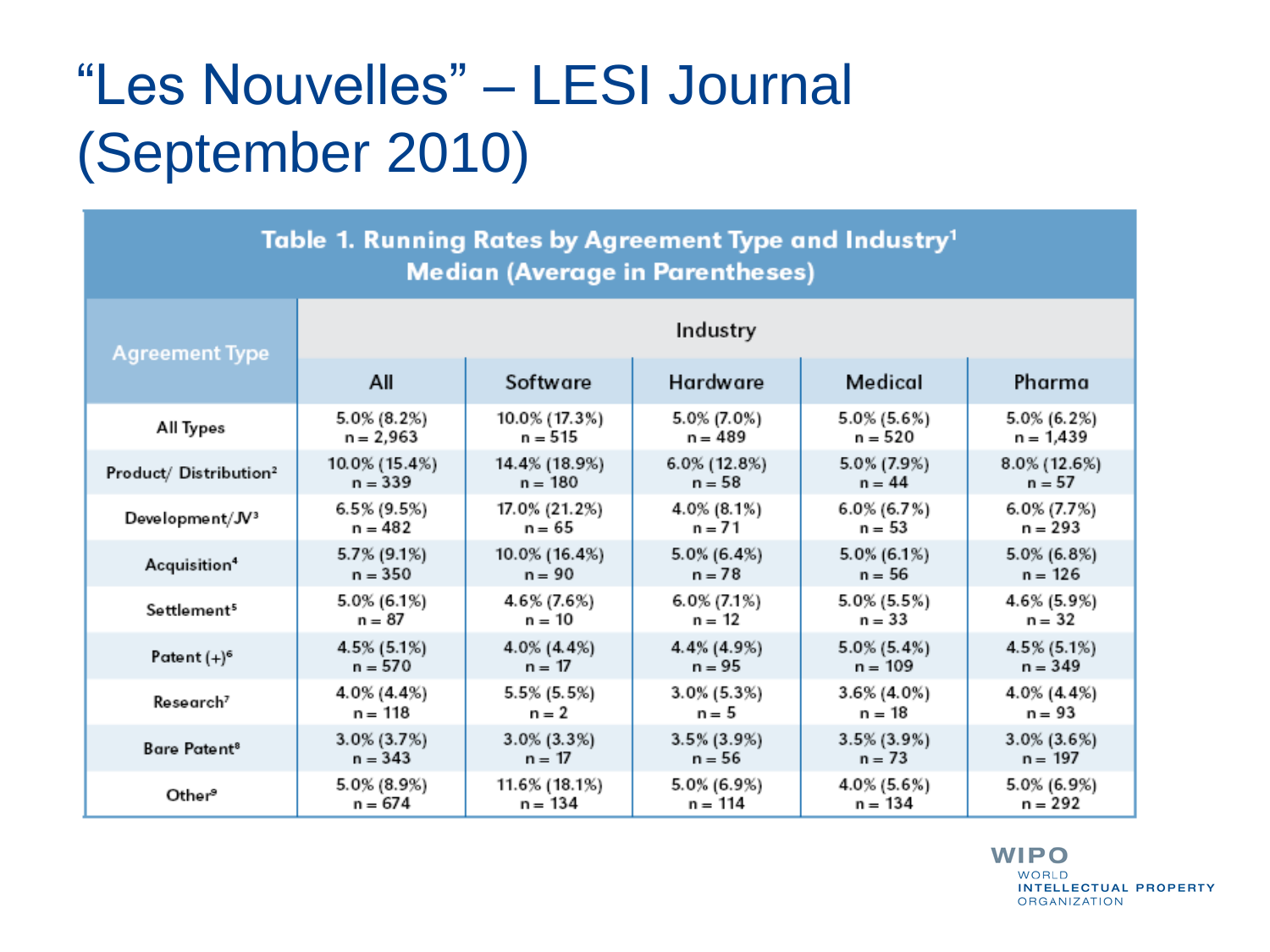# "Rule of Thumb"

- **Licensor, as developer of the technology, considers as a** fair deal to get 25% - 33% of the licensee's **profit (**not income).
- Different opinions about the value of the method.
- In practice often used as an indicator.
- It would be difficult to apply for the valuation of early stage technology as the technology is not mature for the market.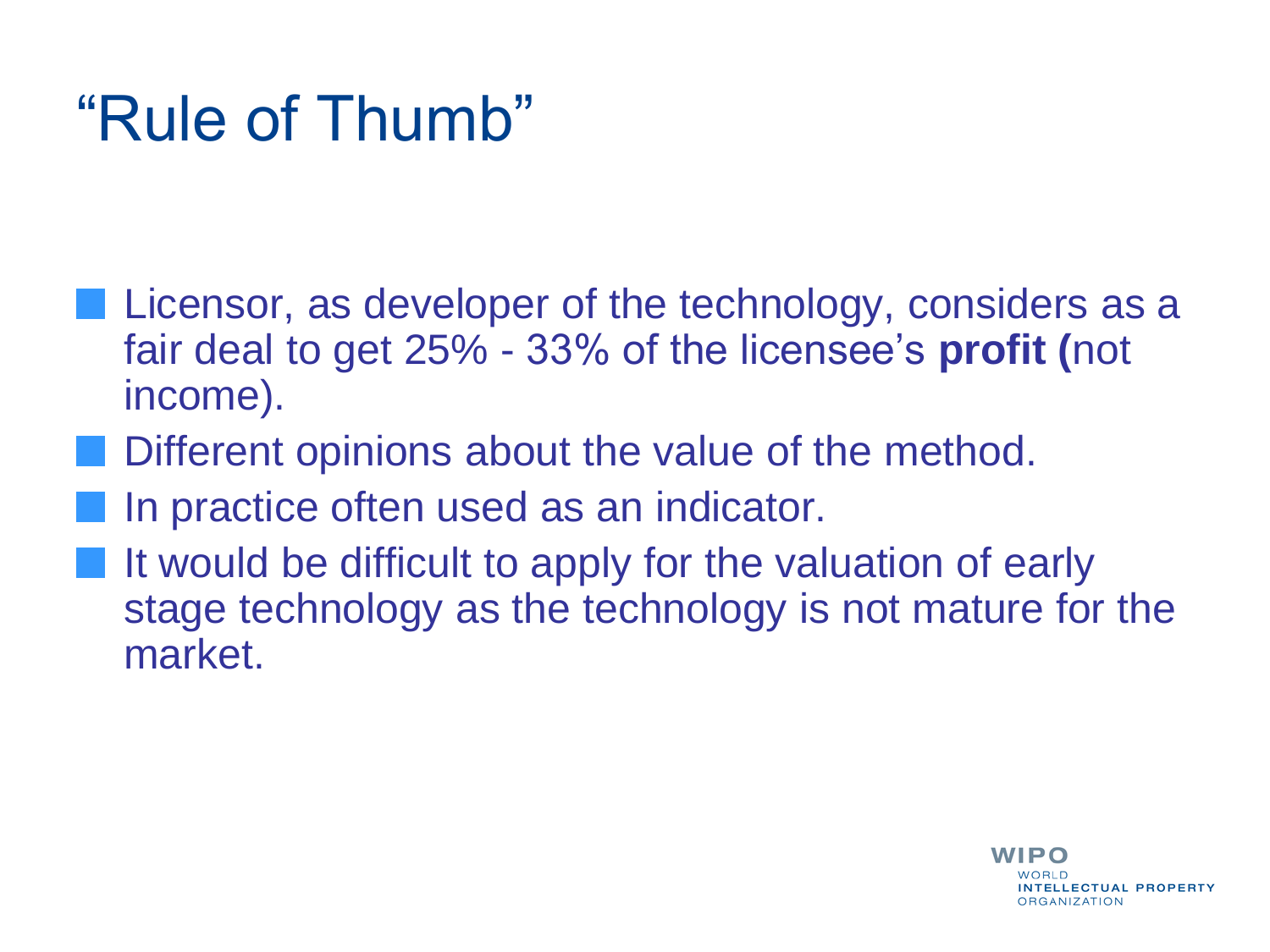

#### Practices of European R&D Institutions

**Survey of European "TTO Circle" October 2011**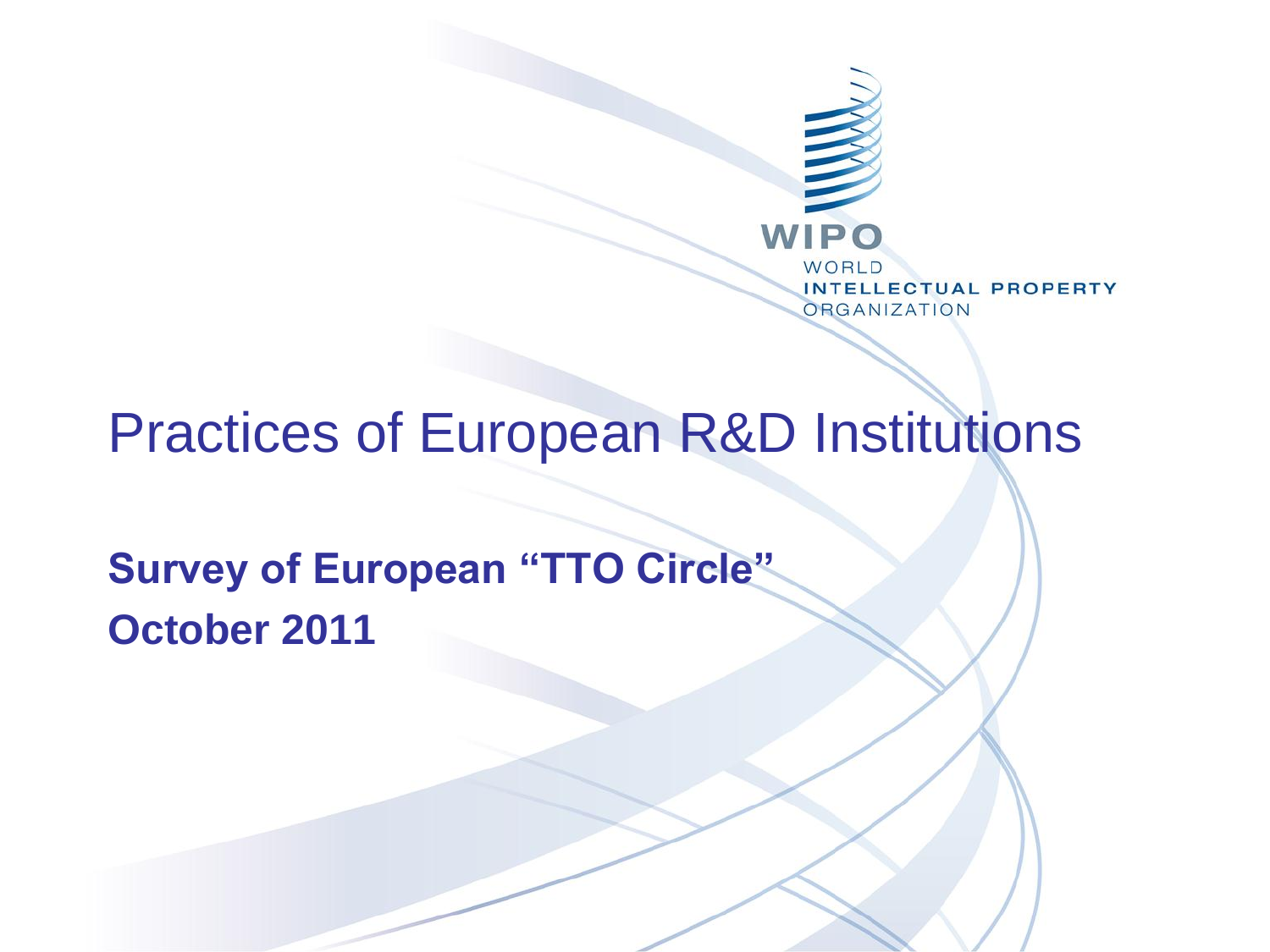**In a given year, how often on average do you perform valuation of early stage technologies?**

**Group I – Performing Valuation 1 – 20 times per year Group II - Performing Valuation 40 – 50 times per year Group III – Performing Valuation more than 100 times per year**



**WIPO WORLD INTELLECTUAL PROPERTY ORGANIZATION**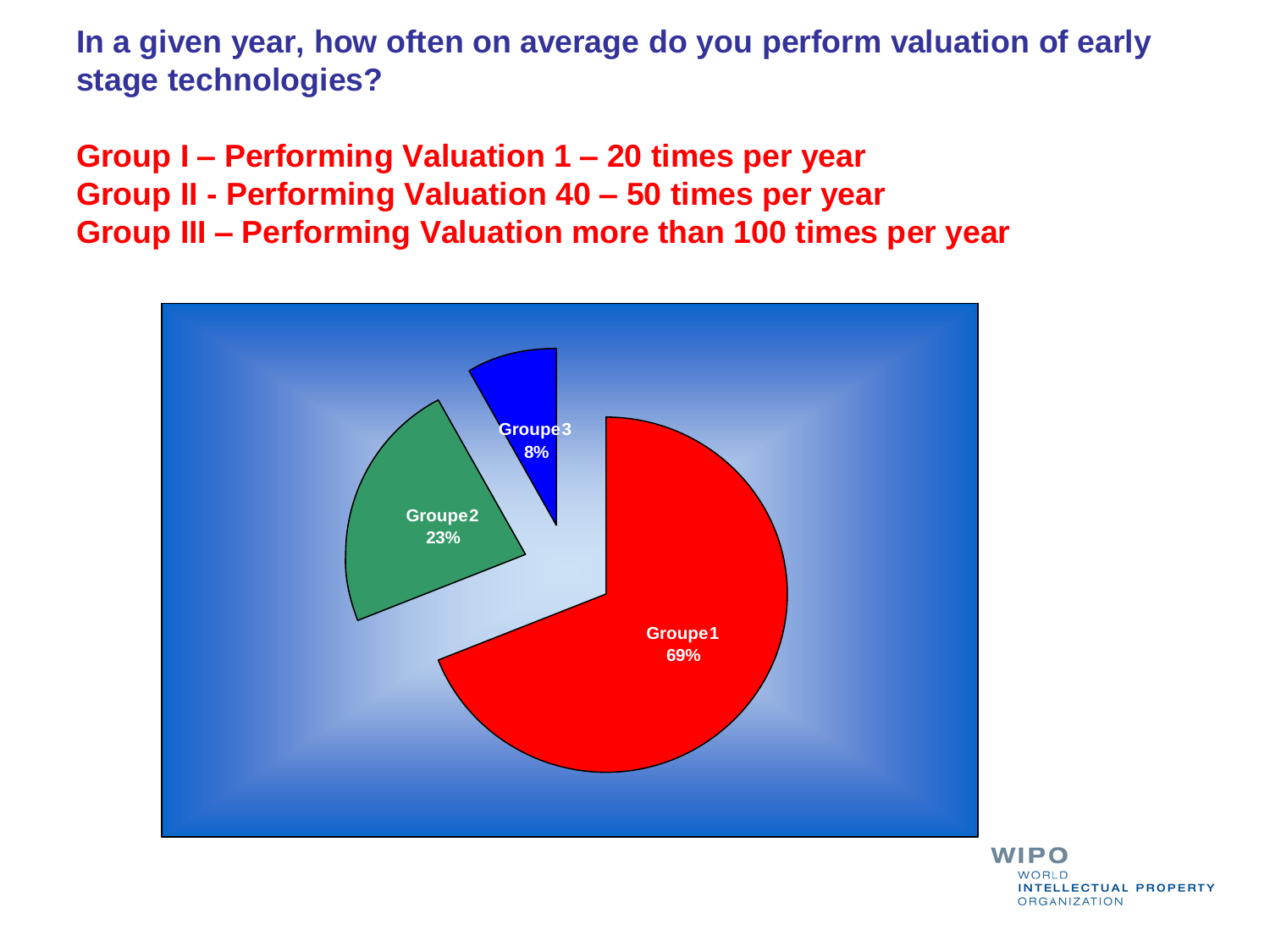**Do you perform valuation of early stage technology internally or do you use external consultants?**

**Group I – Only Internal Resources Group II – Combination of Internal Resources and Consultancy Group III – Only Consultancy**



WIPO **WORLD INTELLECTUAL PROPERTY ORGANIZATION**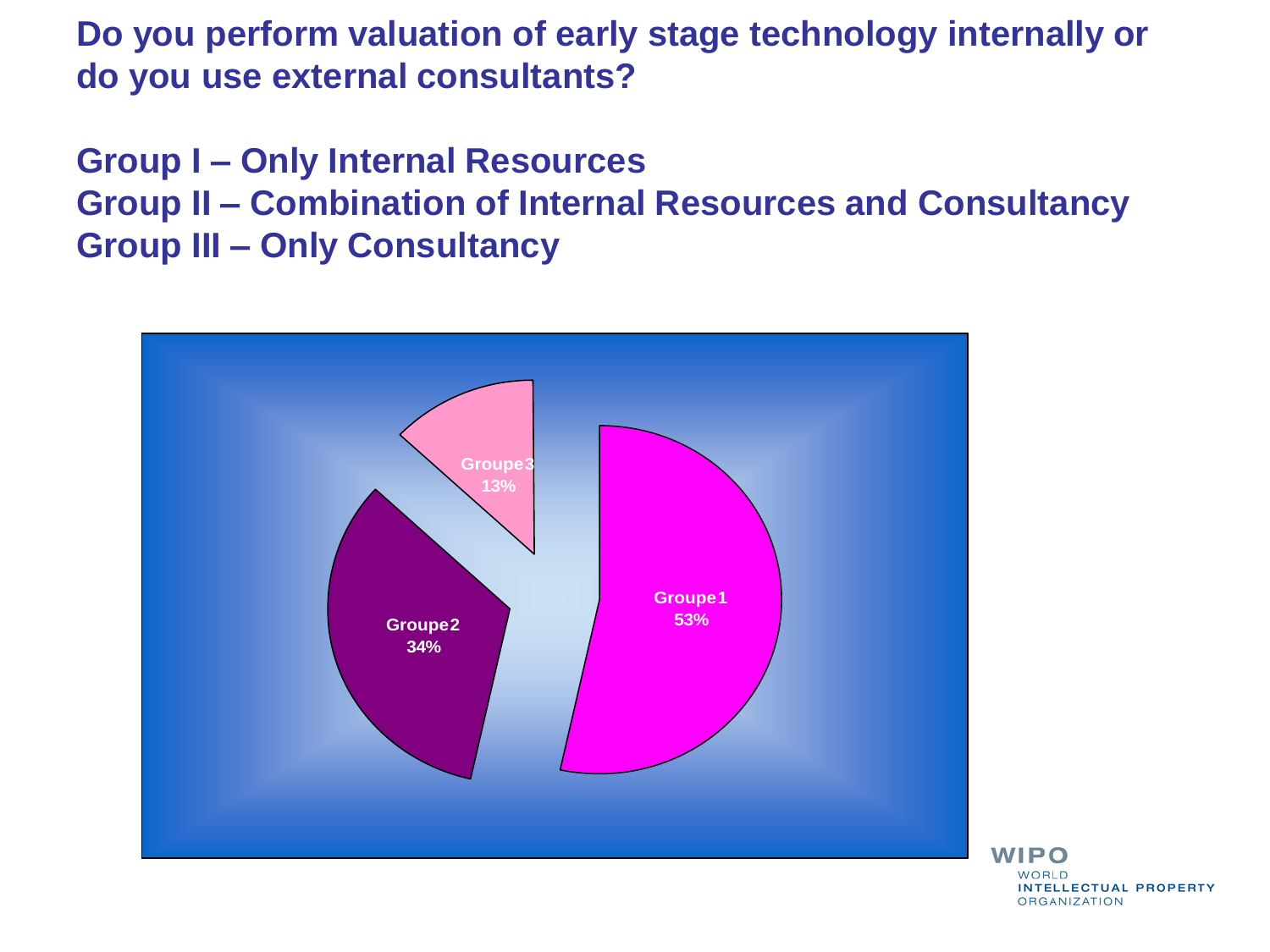**Can you please give an estimate of the internal human resources used for performing valuation of early technologies on average on a yearly basis?**

**Group I - 0,25 to 1 man/month / year Group II - 1 – 25 man/month/ year Group III - 30 to 100 man/month/year** 

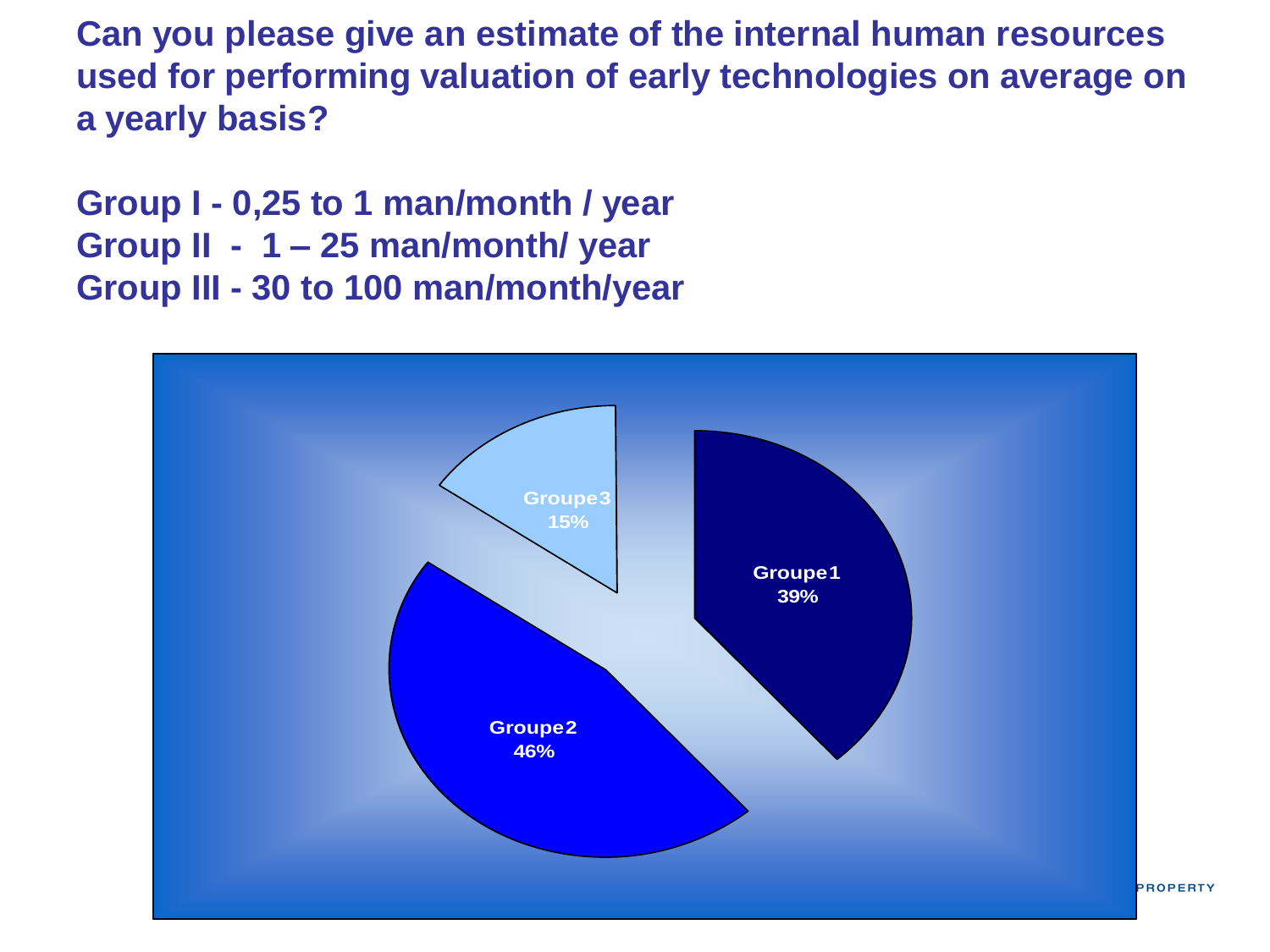**Can you please give an estimate of the budget dedicated to the use of external consultants for the valuation of early stage technologies? Group I – 500 – 20 000 Euros Group II – 50 000 – 200 000 Euros Group III – 800 000 – 1 000000 Euros**

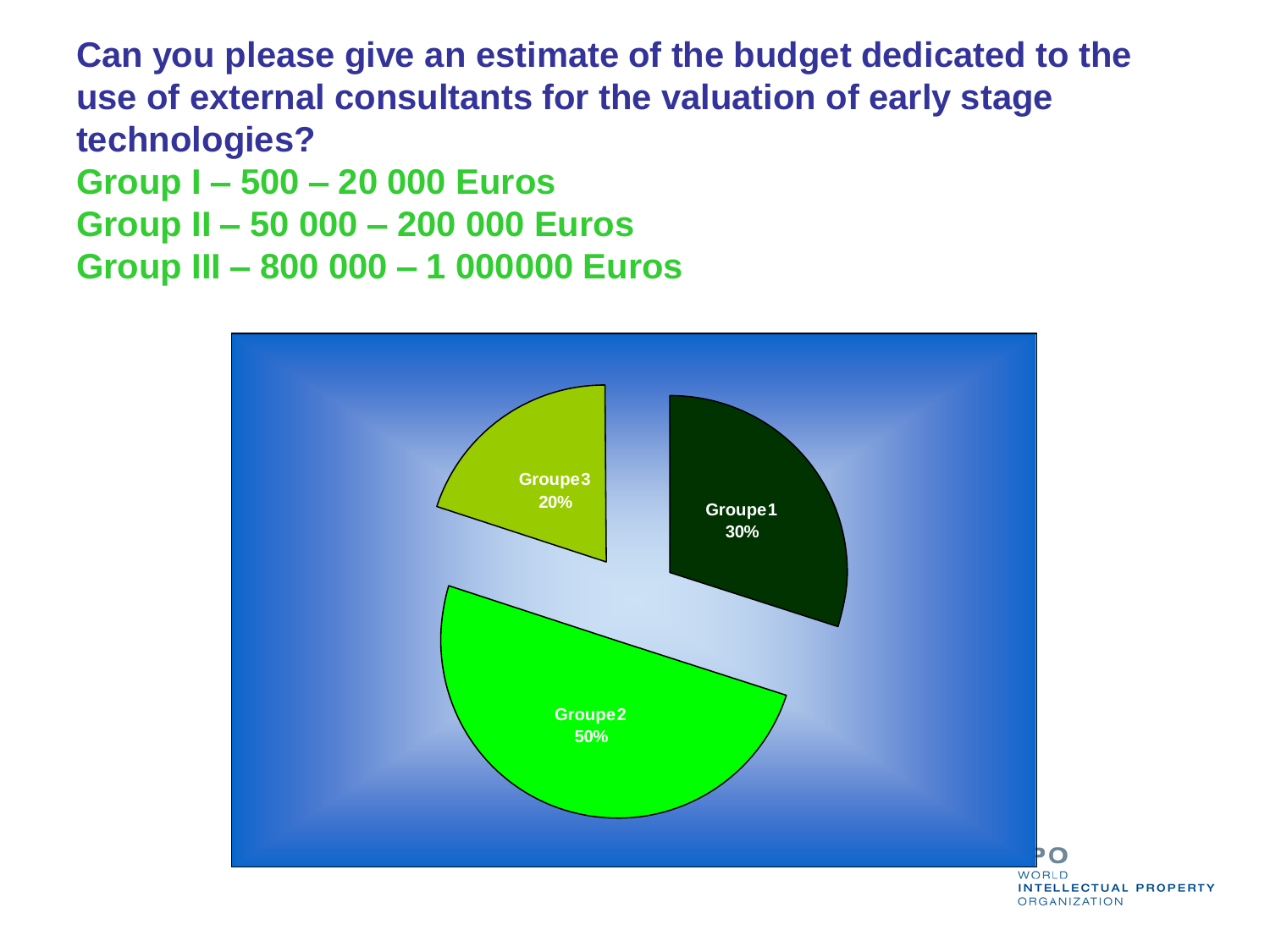**Group I – Using "combination" of the methods for valuation of the early stage technology Group II – Using only Qualitative method**



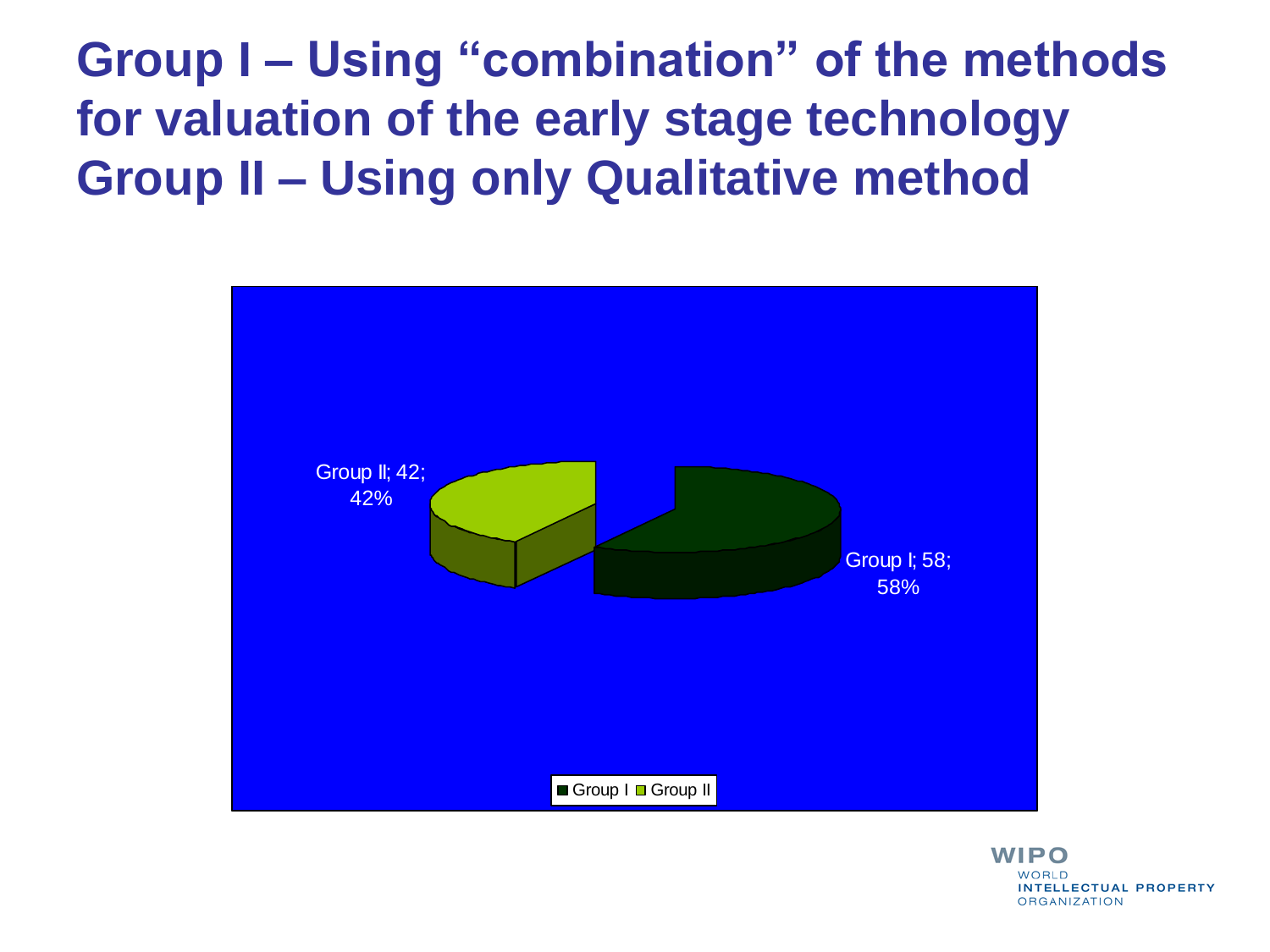#### **Can you please indicate which qualitative method (s) you use to valuate technologies (e.g. rating, ranking, scoring methods)?**

- **Focus of the qualitative approach is the analyze of the quality of the technology from different standpoints:**
	- **Technical – development status (early stage, proof of concept, pilot..);**
	- **IP point of view (solidity of the patent, degree of novelty, freedom of operation);**
	- **Market point of view – existence of similar technologies and their geographical distribution,**  l a l **potential partners;**
	- **Financial.**

#### **Internally developed ranking criteria, such as "8 leading factors":**

- **Suitability for Suggested Application**
- **Cost**
- **Development Status**
- **Exploitation Rights**
- **Degree of Novelty**
- **Marketing Interest of Partner**
- **Quality of Technology Information**
- **Sociability of Technology Provider**
- **Or** 
	- **Patentability**
	- **Patent Strength**
	- **Status of Invention**
	- **Market Situation**
	- **Inventor's History – Supportive or not in the process of transfer?**
	- **Additional Services for the Partner ( potential for continuation of collaboration)**
	- **To whom shall invention be licensed**

**In addition some institutions are using "competence " criteria – scientific and management skills of the team.**

#### **WIPO WORLD INTELLECTUAL PROPERTY ORGANIZATION**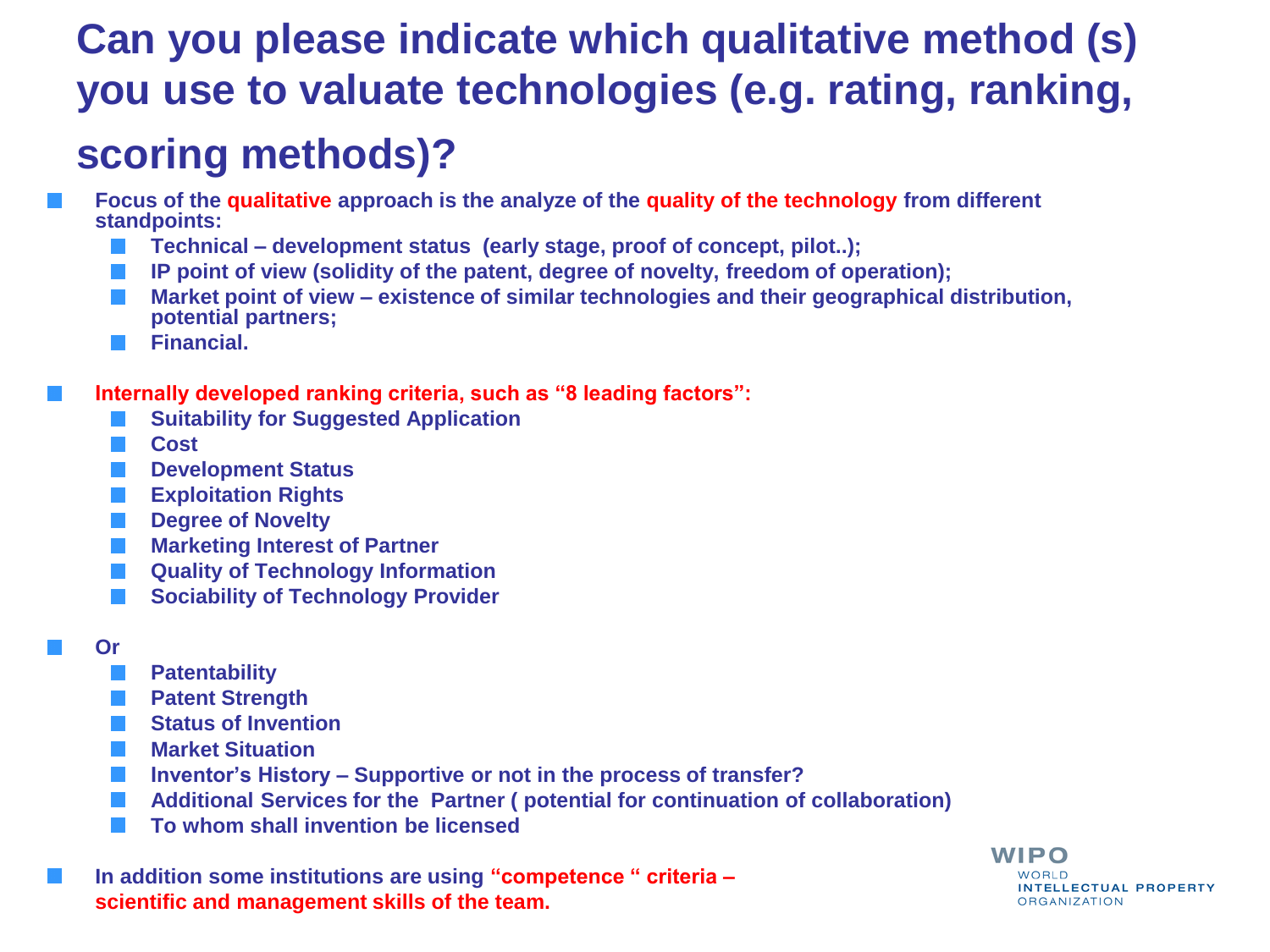#### **Can you please indicate which quantitative method (s) you use to valuate technologies (e.g. market approach, income based)?**

- **One third of the participating institutions did not give concrete response.**
- **"Finger in the air" - we still do not use quantitative valuation methods!"**
- **"Informal one, without rigorous framework" – or**
- **Defined "pricing policy" for services, trainings etc.**
- **Majority of the respondents are using a combination of few different tools.**
- **The most frequently used method is Income Method – 77% of the responses indicated IM.**
- **Income method is used in a variety of its approaches – mostly Discounted Cash Flow (NPV), 25 % (one organization) and Monte Carlo approach in combination with other methods (one organization)..**

**ITELLECTUAL PROPERTY** 

**ORGANIZATION** 

- **Market / Comparable Method – 44,5 %.**
- **Cost Method – in combination with other data – patent based and know how based – two organizations.**
- **Industry standards – one organization.**
- **Scoring based on quantitative information – one organization.**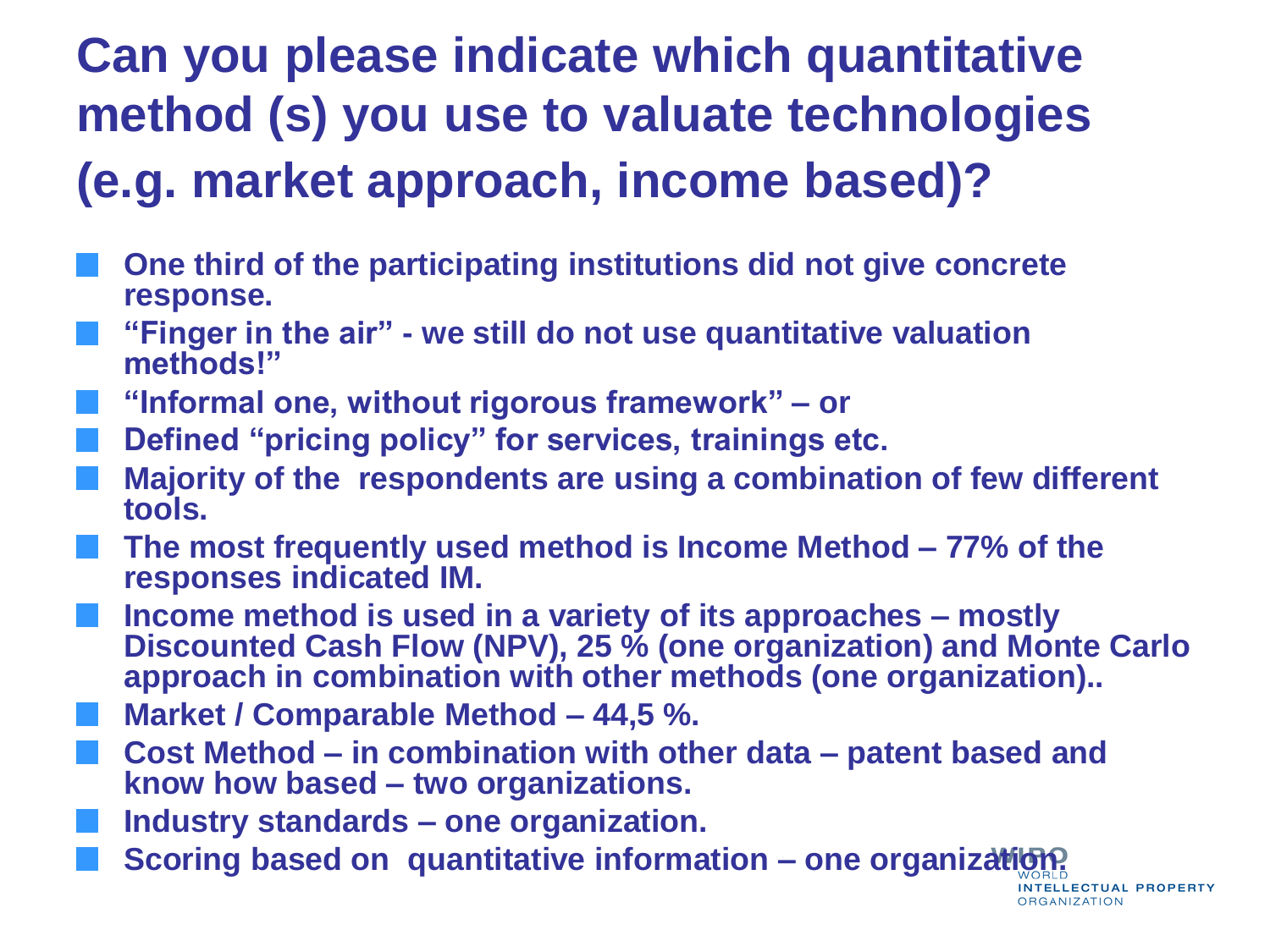**In the case of licensing, how do you transform the value of a particular technology to obtain its "price" to be paid by the licensee?**

**Pragmatic approach and bottom line – "price" has to cover cost of: Development of the technology;**

- **IP protection;**
- **Incentives for the researchers.**
- **Negotiation approach – valuation supports negotiation strategy, but the real "price" depends on what the partner is ready to pay – how "hungry" for technology he is!!**
- **Price is in some institutions always determined by the experienced staff of the institution.**
- **Some institutions have particular rules:**
	- **Royalty rate is always 10% of the net sales price.**
	- **The total income should be 25% of the NPV.**
	- **Market comparisation of the royalty rates of the product.**
	- **Old technology – compensation of the cost – New technology – Market approach.**

**WIPO** VORI D **INTELLECTUAL PROPERTY ORGANIZATION**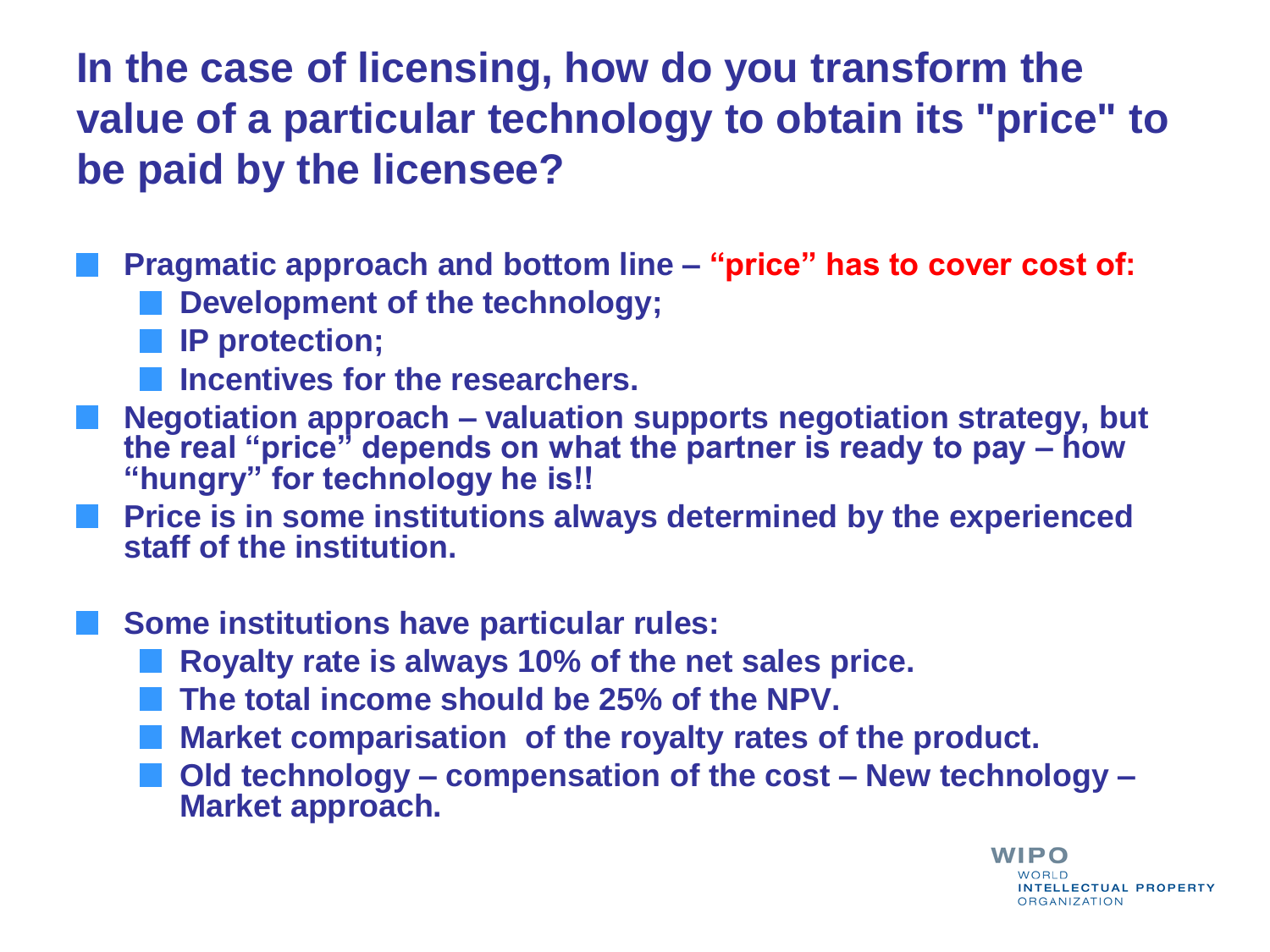**Can you please give the reason (s) for choosing a different approach in the case of early stage technologies valuation related to the creation of spinoff companies:**

**Creation of the spin – off involves two aspects:**

- **Valuation of the technology**
	- **Mixed methods;**
	- **Higher risk rate;**
	- **Shorter period of projection – up to 5 years;**
	- **Equities;**
	- **Evaluation of the additional elements such as competence of the team.**
	- "Stronger" file to be defended in relation with potential **investors and VC.**
- **Licensing Conditions and Pricing** 
	- $\blacksquare$  "Make the start up fly!!!"
	- **Lower upfront payments;**
	- **Running Royalty Rates instead lump sum or upfront payments;**
	- $\blacksquare$  Delayed starting point of payments.

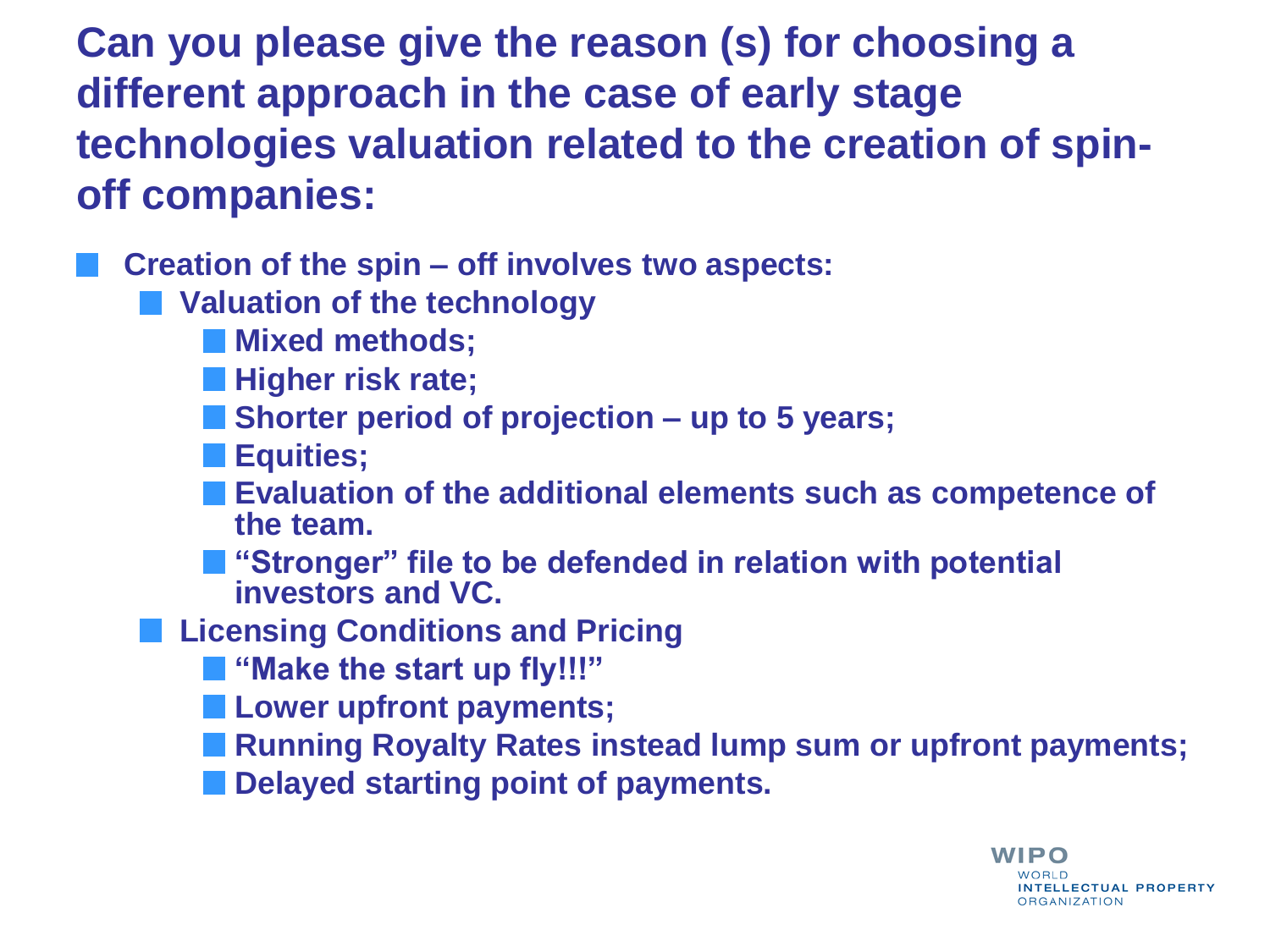## **Conclusions**

- **IF Valuation is an ESTIMATION of an intangible asset** value, thus it is not a precise figure.
- **If it is always qualitative and quantitative, and potentially** subjective (having access to more or less same data, two valuators can always come out with different figures).
	- Experience is essential!
	- In contractual relations it is important to develop "starting" point" for negotiation – even if there is a reasonable difference in the projection of the value, it is an advantage to be able to show reasoning behind the "value structure".